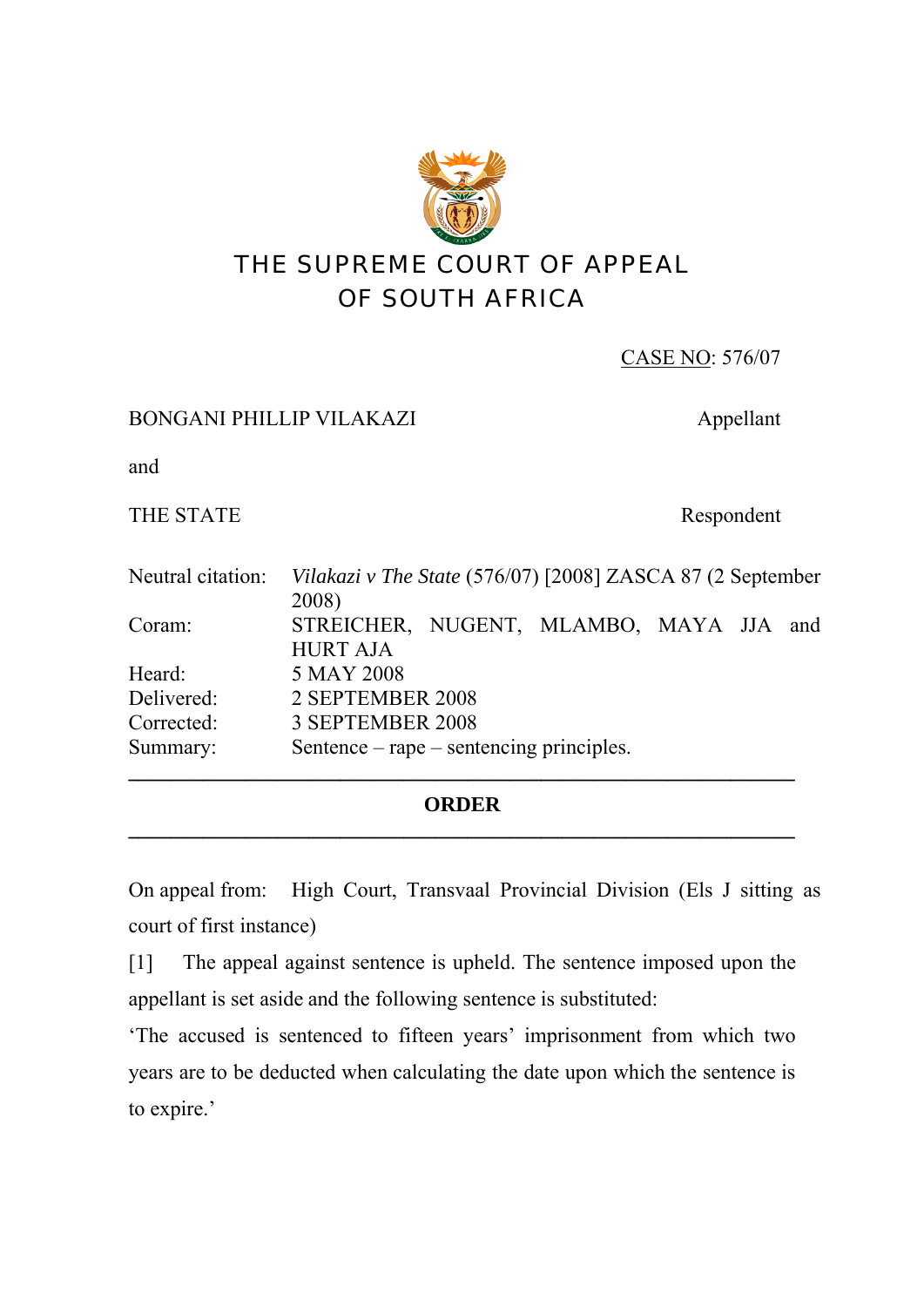**\_\_\_\_\_\_\_\_\_\_\_\_\_\_\_\_\_\_\_\_\_\_\_\_\_\_\_\_\_\_\_\_\_\_\_\_\_\_\_\_\_\_\_\_\_\_\_\_\_\_\_\_\_\_\_\_\_\_\_\_\_\_**

NUGENT JA (STREICHER, MLAMBO, MAYA JJA and HURT AJA concurring)

[1] Rape is a repulsive crime. It was rightly described by counsel in this case as 'an invasion of the most private and intimate zone of a woman and strikes at the core of her personhood and dignity'. In  $S$  v *Chapman*<sup>1</sup> this court called it a 'humiliating, degrading and brutal invasion of the privacy, dignity and the person of the victim' and went on to say that

'[w]omen in this country…have a legitimate claim to walk peacefully on the streets, to enjoy their shopping and their entertainment, to go and come from work, and to enjoy the peace and tranquility of their homes without the fear, the apprehension and the insecurity which constantly diminishes the quality and enjoyment of their lives.'

[2] Yet women in this country are still far from having that peace of mind. According to a study on the epidemiology of rape

'the evidence points to the conclusion that women's right to give or withhold consent to sexual intercourse is one of the most commonly violated of all human rights in South Africa.<sup>2</sup>

During 2007 as many as 36 190 reports of rape were made to the police.<sup>3</sup> Perhaps in some cases the report was false but the figure is nonetheless staggering bearing in mind that rape is notoriously under-reported. It is also notorious that relatively few offenders are caught and convicted.

<sup>&</sup>lt;sup>1</sup> 1997 (3) SA 341 (SCA) 345A-B.

<sup>&</sup>lt;sup>2</sup> Rachel Jewkes and Naeema Abrahams 'The Epidemiology of Rape and Sexual Coercion in South Africa: An Overview' *Social Science and Medicine* 55 (2002) 1231-1244.<br><sup>3</sup> Crime statistics on www.saps.gov.za.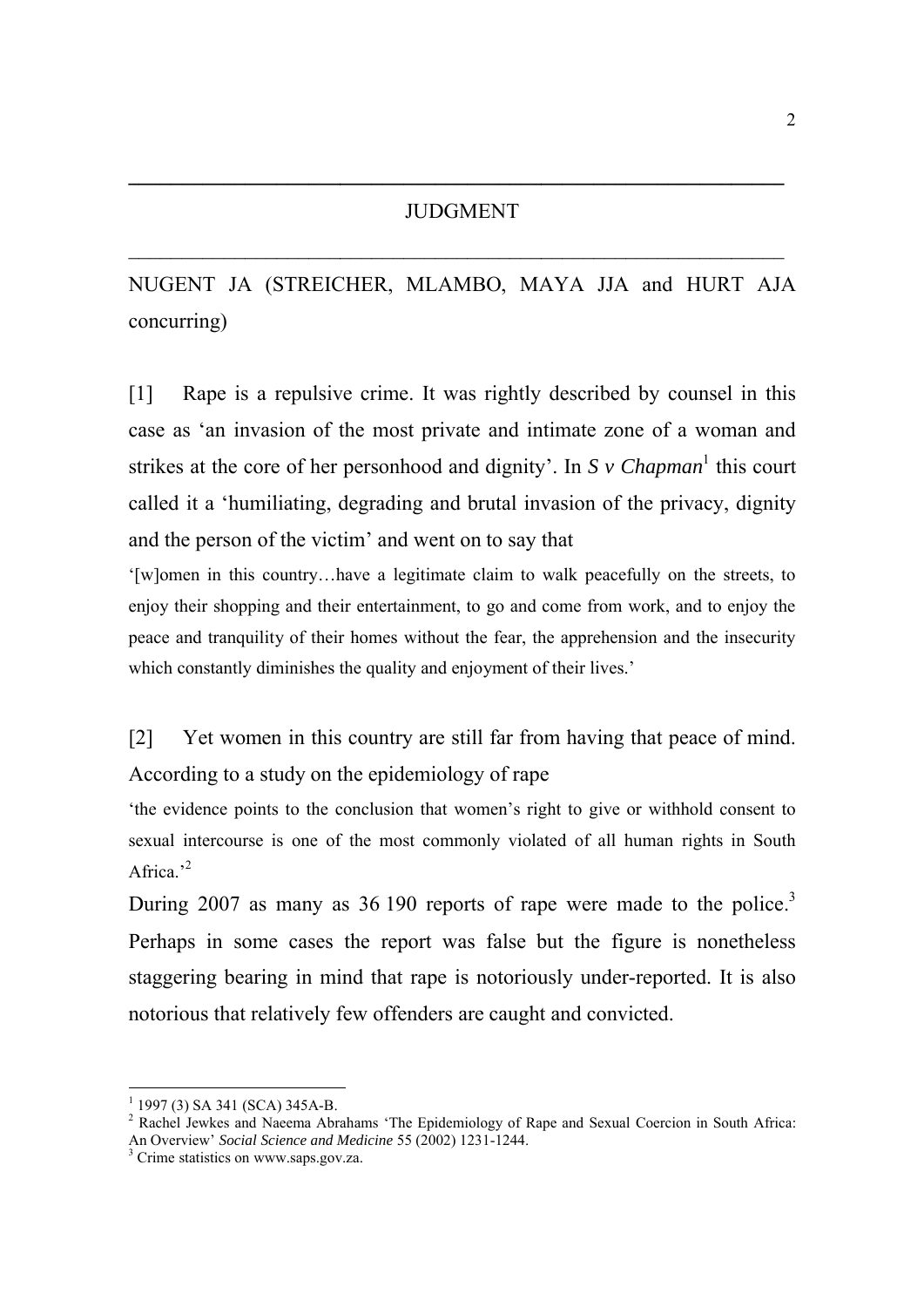[3] There is considerable risk in those circumstances that excessive punishment will be heaped on the relatively few who are convicted in retribution for the crimes of those who escape or in the despairing hope that it will arrest the scourge.<sup>4</sup> But the Constitutional Court reminded us in  $S \nu Dodo^5$ that punishment must always be proportionate to the deserts of the particular offender – no less but also no more – for all human beings 'ought to be treated as ends in themselves, never merely as means to an end'.<sup>6</sup>

[4] In the case that I referred to earlier Chapman was said to have 'prowled the streets and shopping malls and in a short period of one week he raped three young women, who were unknown to him. He deceptively pretended to care for them by giving them lifts and then proceeded to rape them callously and brutally, after threatening them with a knife'.<sup>7</sup> This court (Mahomed CJ, Van Heerden and Olivier JJA) described the sentence that he received as 'undoubtedly severe' but declined to interfere, saying that it was 'determined to protect the equality, dignity and freedom of all women…we shall show no mercy to those who seek to invade those rights<sup>3</sup>.<sup>8</sup> For each of his crimes Chapman was sentenced to 7 years' imprisonment with the effective sentence being 14 years' imprisonment.<sup>9</sup>

[5] Chapman was sentenced before ss 51 and 52 of the Criminal Law Amendment Act 105 of 1997 (for convenience I will refer to those sections as the Act) introduced a minimum sentencing regime. But the sentence that was

1

 $8$  At p 345D.

<sup>4</sup> According to S.S. Terblanche *A Guide to Sentencing in South Africa* 2ed para 8.3.2 the assumption that drastic sentences deter crime has little support.

 $5$  2001 (3) SA 382 (CC).

<sup>6</sup> Para 38.

 $^7$  At p 345C.

<sup>&</sup>lt;sup>9</sup> The sentence on one count was to run concurrently with the sentences on the other two counts.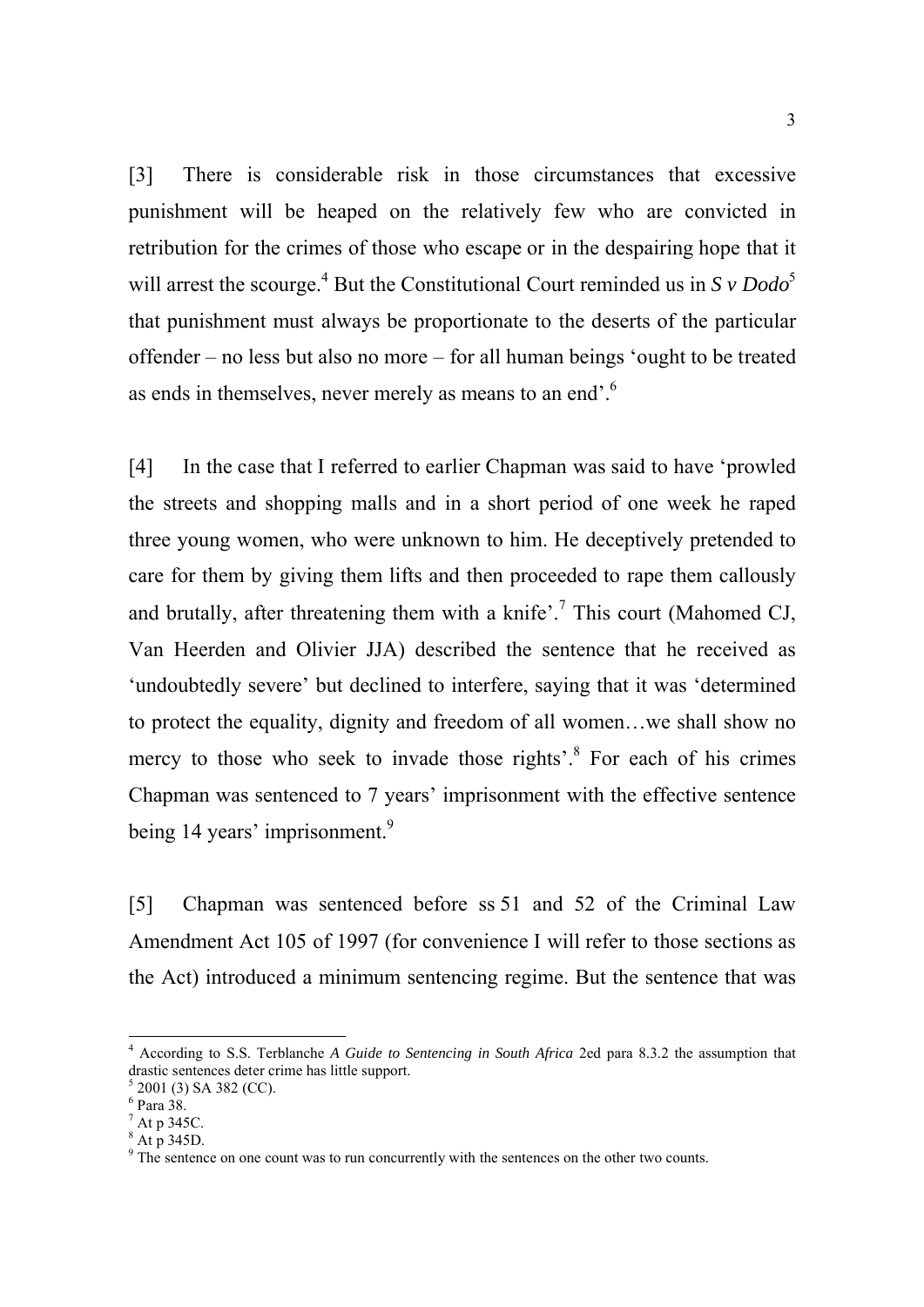imposed in that case is not unduly out of line with the minimum sentence that is prescribed by the Act. The Act prescribes a minimum sentence for rape of 10 years' imprisonment in the absence of specified aggravating circumstances (none of which appear to have been present in that case) and multiple sentences imposed under the Act are capable of being served concurrently.

[6] In the present case the appellant was convicted on one count of rape and sentenced to life imprisonment. What accounts for the enormous disparity between the sentence in *Chapman* and the sentence in this case is that in this case the appellant's victim was under the age of 16 years. The Act prescribes that on that account alone the ordinary minimum sentence for rape of 10 years' imprisonment should instead be the maximum sentence that is permitted by our law, which is life imprisonment.

[7] This appeal is against that sentence. The appellant was convicted in the regional court at Volksrust and was committed to the High Court for sentence as required by s 52 of the Act. The Act prescribes that the minimum sentence must be imposed unless the court is satisfied that substantial and compelling circumstances exist that justify a lesser sentence. In this case the High Court at Pretoria (Els J) found that no such circumstances existed and sentenced the appellant accordingly. An application to that court some three years later for leave to appeal against both the conviction and the sentence failed. Leave was subsequently granted by this court to appeal against sentence. Why the appeal process has taken so long is not now material.

[8] Leave to appeal was granted by this court with directions that certain issues in particular should be addressed. At the time the appellant petitioned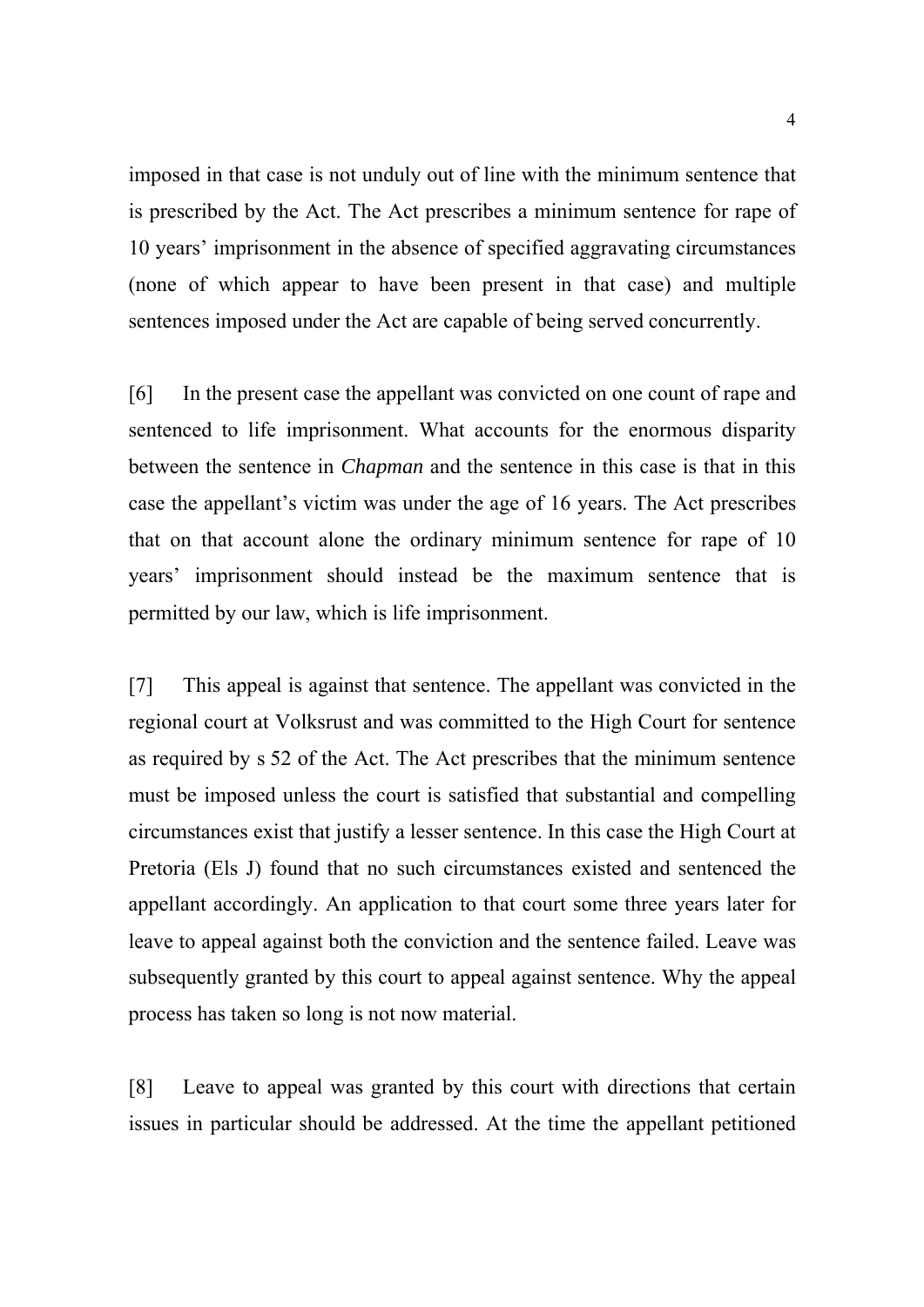this court he had no legal representation and Mr Trengove SC was requested to act as amicus curiae to assist this court in reaching a proper conclusion. We are grateful to him, and to Ms Steinberg and Ms Goodman who agreed to assist him, for their willingness to accept the appointment. By the time the matter reached this court the Legal Aid Board had appointed counsel (Mr Bredenkamp SC and Mr Alberts) to represent the appellant. The Centre for Applied Legal Studies and the Tshwaranang Legal Advocacy Centre applied for and were granted leave to address this court on issues of general application relating to the Act and were represented by Ms Moroka SC and Ms Pillay. The state was represented by Mr De Meillon. Although leave to appeal was granted only against sentence Mr De Meillon properly accepted that the appeal might be broadened to include the conviction if upon reflection on the evidence we were to be of the view that the appellant should not have been convicted  $10$ 

[9] The Act came into effect on 1 May 1998 for a period of two years but was capable of being extended for two years at a time by proclamation. It was introduced in response to the upsurge in serious crime and was described by the Minister of Justice at the time as 'drastic' but temporary. Parliament was told by the portfolio committee that the Act

 'is to be regarded as a precursor to a fully fledged sentencing guideline system that will inevitably take some time to evolve. Hence the provision to limit the life span of the Act to two years, after which the President with the concurrence of Parliament will be able to extend its operation one year at a time.<sup>'11</sup>

 $10$  The record of the trial was not before this court when the petition was considered.

<sup>&</sup>lt;sup>11</sup> Second Reading Debate: Hansard 6 November 1997 column 6089.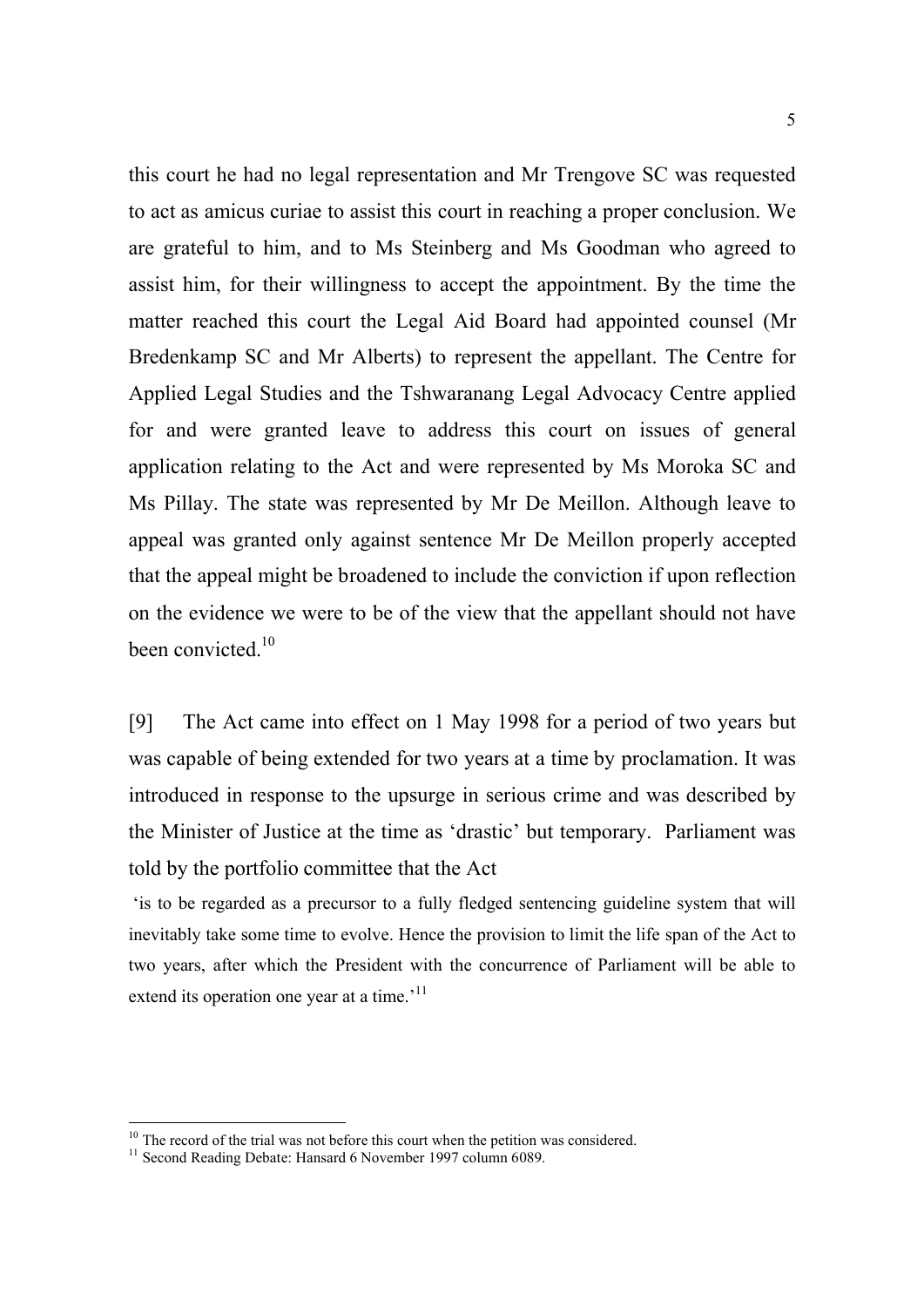[10] A sophisticated system to construct guidelines for consistency in sentencing that would take account of the views of all interested parties was subsequently recommended by the South African Law Commission in December 2000.<sup>12</sup> The recommendation was made after a comprehensive review of sentencing practice in this country and abroad, where sentencing guidelines in one form or another are common.<sup>13</sup> But drastic legislation has a propensity to become permanent once it has become familiar. The sophisticated guideline-system recommended by the Law Commission, which I suspect would have been welcome to many judges who face the difficult task of sentencing, was not introduced. Instead the temporary regime provided for in the Act was consistently extended and has now been entrenched (with some amendments) by the Criminal Law (Sentencing) Amendment Act 2007.<sup>14</sup>

[11] The sentencing regime that is provided for in the Act bears little relationship to the systems I have referred to, all of which are structured to give due weight to the numerous combinations of variables that accompany the commission of crime. In contrast the Act purports to cover the field of serious crime in no more than a handful of blunt paragraphs.

[12] The Act demands the imposition of the prescribed minimum sentences unless a court is satisfied in a particular case that there are 'substantial and

<sup>&</sup>lt;sup>12</sup> Project 82: 'Sentencing (A New Sentencing Framework)'

<sup>&</sup>lt;sup>13</sup> In South Australia, for example, the Criminal Law (Sentencing) (Sentencing Guidelines) Act 2003 empowers the Full Court to establish sentencing guidelines. In New South Wales the Criminal Court of Appeal has itself assumed jurisdiction to do so (See *R v Henry, Barber, Tran, Silver, Tsoukatos, Kyroglou, Jenkins* [1999] NSWCCA 111). In England the Criminal Justice Act 2003 created a Sentencing Guidelines Council that has established sophisticated guidelines on the recommendation of a Sentencing Advisory Panel (see, for example, 'Guidelines on Sexual Offences' at http://www.sentencing-guidelines.gov.uk/guidelines/ council/final.html). Across the Atlantic the Minnesota Sentencing Guidelines Commission (created under 1978 Minn. Laws, ch. 723) has established a sophisticated framework of advisory sentence-ranges that are presumed to be appropriate to particular crimes with scope for the courts to depart from them where that is justified by 'substantial and compelling circumstances'.

<sup>&</sup>lt;sup>14</sup> That Act took effect on 31 December 2007.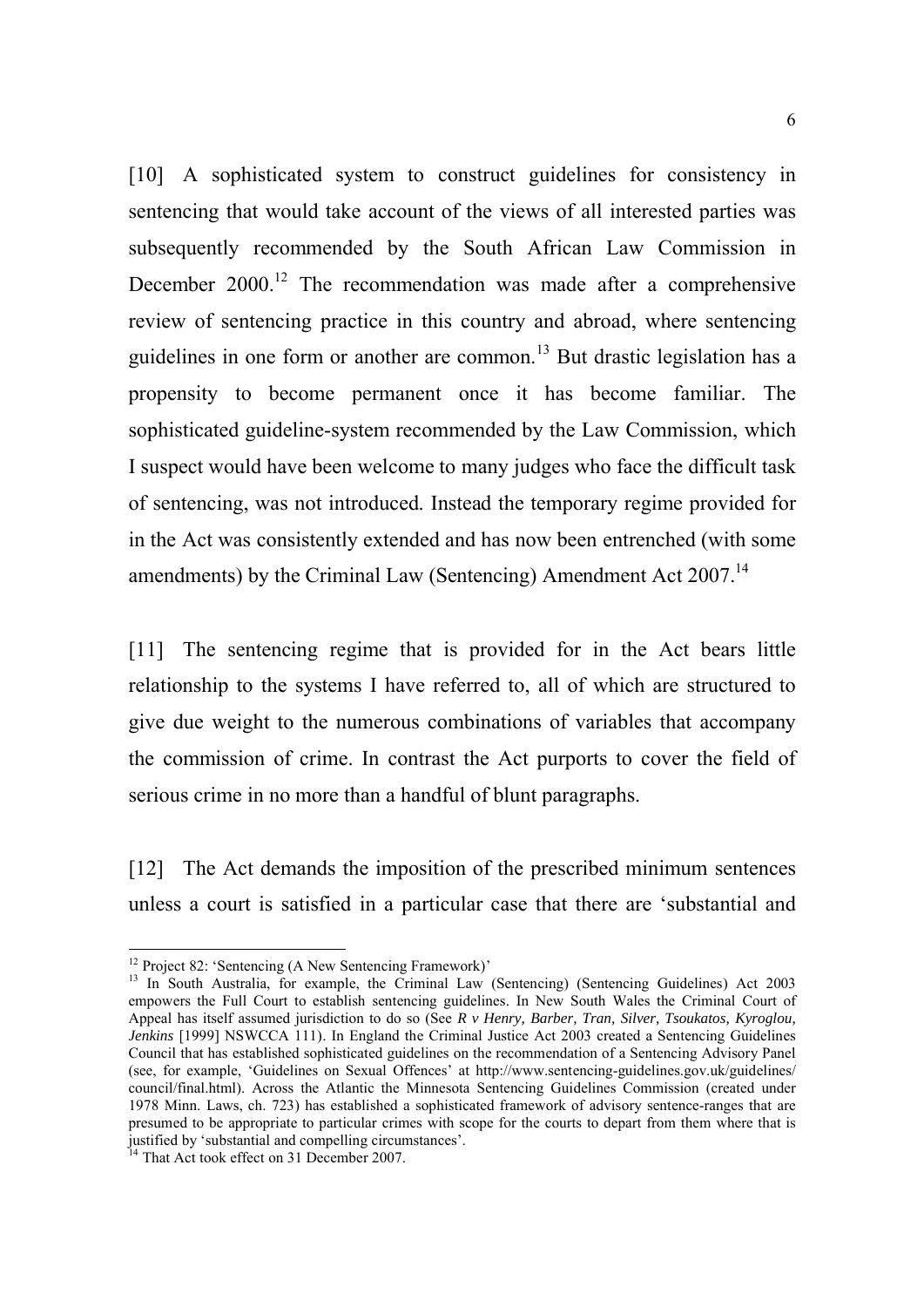compelling circumstances' that justify the imposition of a lesser sentence. I have pointed out that in the case of rape the sentence that is considered to be ordinarily appropriate is 10 years' imprisonment. But there are eight circumstances in which the sentence prescribed for the crime is imprisonment for life. I have mentioned one such circumstance: where the victim is a girl who is under the age of 16 years. The other seven are the following:<sup>15</sup>

- '(i) Where the victim was raped more than once whether by the accused or by any coperpetrator or accomplice;
- (ii) [When the crime was committed by] more than one person, where such persons acted in the execution or furtherance of a common purpose or conspiracy;
- (iii) [When the crime was committed] by a person who has been convicted of two or more offences of rape, but has not yet been sentenced in respect of such convictions;
- (iv) [When the crime was committed] by a person, knowing that he has the acquired immune deficiency syndrome or the human immunodeficiency virus;
- (v) Where the victim is a physically disabled woman who, due to her physical disability, is rendered particularly vulnerable;
- (vi) Where the victim is a mentally ill woman as contemplated in section 1 of the Mental Health Act, 1973;
- (vii) [Where the crime involved] the infliction of grievous bodily harm.'

[13] What is striking about that regime is the absence of any gradation between 10 years' imprisonment and life imprisonment. The minimum sentence of 10 years' imprisonment progresses immediately to the maximum sentence that our law allows once any of the aggravating features is present, irrespective of how many of those features are present, irrespective of the degree in which the feature is present, and irrespective of whether the convicted person is a first or repeat offender. On the face of it a first-offending

<sup>&</sup>lt;sup>15</sup> Schedule 2 Part I read with s  $51(1)$ .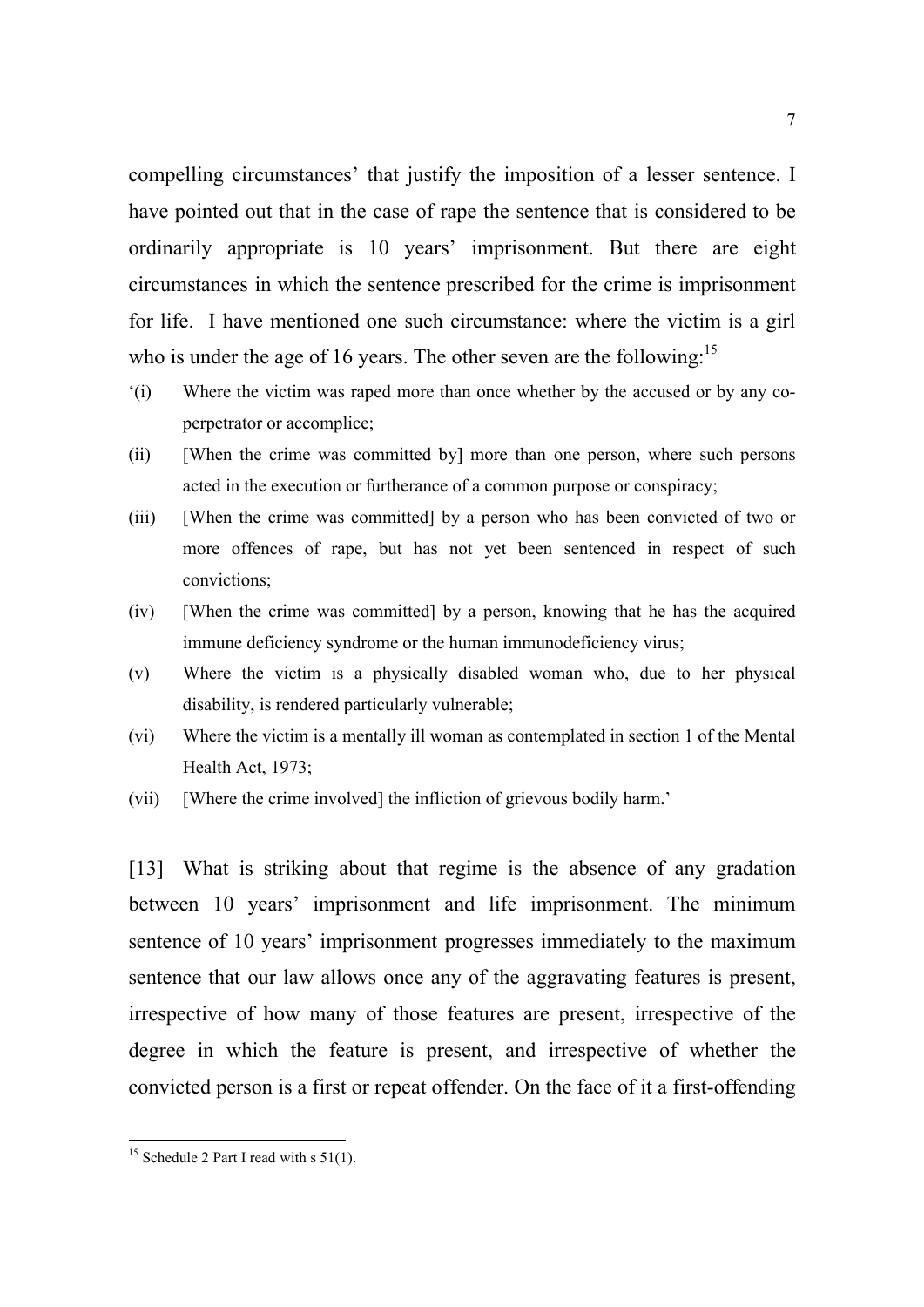18 year old boy who rapes his 15 year old girlfriend on one occasion must receive the same sentence as a recidivist serial rapist who repeatedly gangrapes and beats senseless a disabled victim whom he consciously infects with HIV. The 18 year old boy who rapes his 15 year old girlfriend must also receive the same sentence as the adult recidivist who rapes an infant. The offender who imprisons and rapes his victim repeatedly every day for a week is considered to be no more culpable than one who rapes his victim twice within ten minutes. It requires only a cursory reading of the Act to reveal other startling incongruities. And when the sentences that are prescribed for rape in various circumstances are related to sentences prescribed for other crimes even more incongruities emerge. It is not surprising that the leading writer on the subject of sentencing in this country, Professor Terblanche, advanced the following acerbic observation on the Act ten years after it took effect:  $16$ 

 $\cdot$ I have criticised the Act elsewhere<sup>17</sup> and, if anything, have become more critical with time. There is hardly a provision in sections 51 to 53 that is without problems. The number of absurdities that have been identified and which will no doubt be identified in future is simply astounding. The Act's lack of sophistication disappoints from beginning to end. There are too many examples of disproportionality between the various offences and the prescribed sentences.'

[14] It is only by approaching sentencing under the Act in the manner that was laid down by this court in *S v Malgas*<sup>18</sup> – which was said by the Constitutional Court in *S v Dodo* to be 'undoubtedly correct'<sup>19</sup> – that incongruous and disproportionate sentences are capable of being avoided. Indeed, that was the basis upon which the Constitutional Court in *Dodo* found the Act to be not unconstitutional. For by avoiding sentences that are

<sup>&</sup>lt;sup>16</sup> S.S. Terblanche, above, p. 75.

<sup>&</sup>lt;sup>17</sup> 2003 *Acta Juridica* 218-220 and (2001) 14 *SACJ* 18-19.<br><sup>18</sup> 2001 (2) SA 1222 (SCA).

<sup>19</sup> Para 40.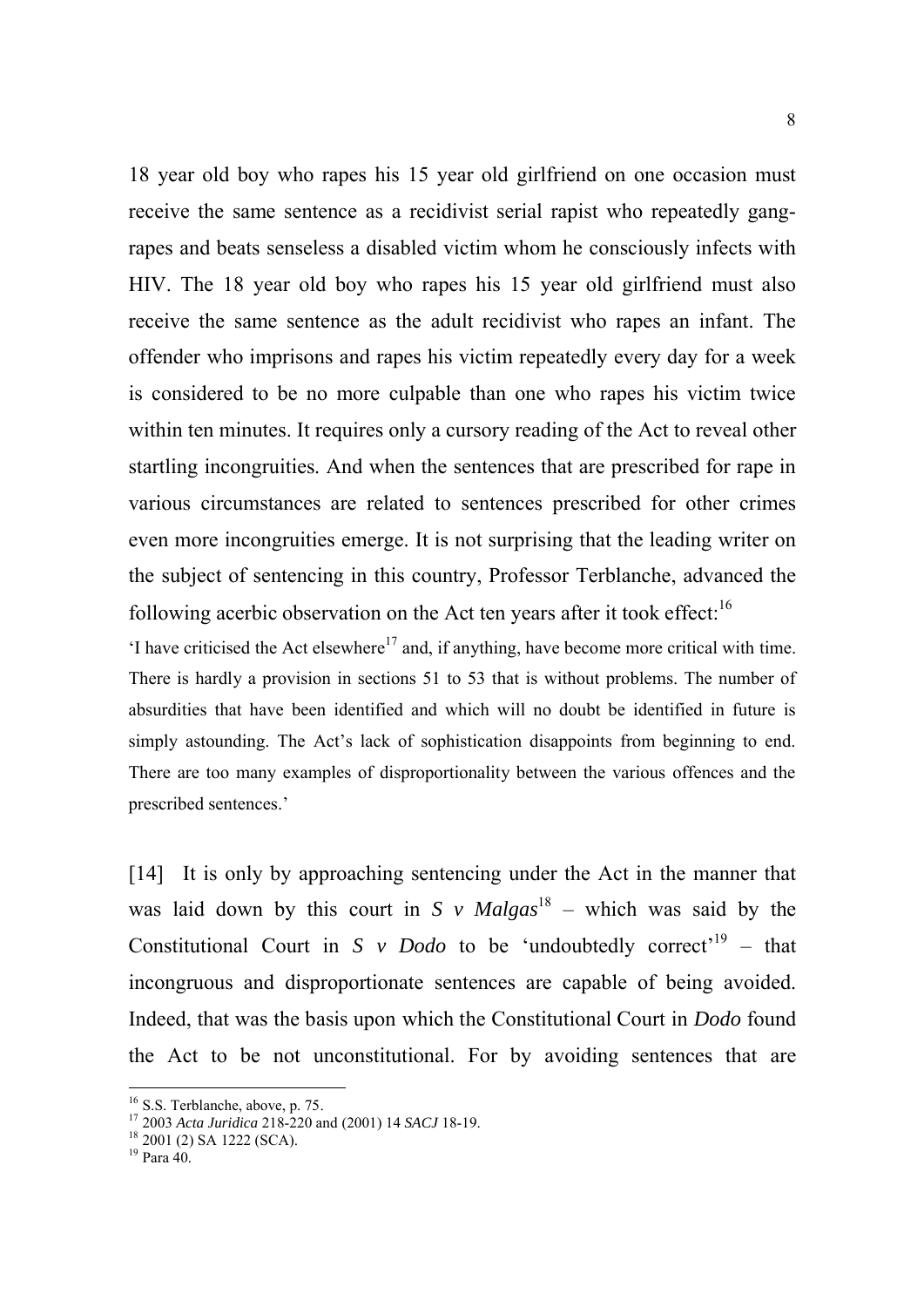disproportionate a court necessarily safeguards against the risk – and in my view it is a real risk – that sentences will be imposed in some case that are so disproportionate as to be unconstitutional. In that case the Constitutional Court said that the approach laid down in *Malgas*, and in particular its 'determinative test' for deciding whether a prescribed sentence may be departed from,

'makes plain that the power of a court to impose a lesser sentence … can be exercised well before the disproportionality between the mandated sentence and the nature of the offence becomes so great that it can be typified as gross' [and thus constitutionally offensive].<sup>20</sup>

That 'determinative test' for when the prescribed sentence may be departed from was expressed as follows in *Malgas* and it deserves to be emphasised:

**'If the sentencing court on consideration of the circumstances of the particular case is satisfied that they render the prescribed sentence unjust in that it would be disproportionate to the crime, the criminal and the needs of society, so that an injustice would be done by imposing that sentence, it is entitled to impose a lesser sentence.'** <sup>21</sup>

[15] It is clear from the terms in which the test was framed in *Malgas* and endorsed in *Dodo* that it is incumbent upon a court in every case, before it imposes a prescribed sentence, to assess, upon a consideration of all the circumstances of the particular case, whether the prescribed sentence is indeed proportionate to the particular offence. The Constitutional Court made it clear that what is meant by the 'offence' in that context (and that is the sense in which I will use the term throughout this judgment unless the context indicates otherwise)

 $20$  Para 40.

 $^{21}$  Para 25.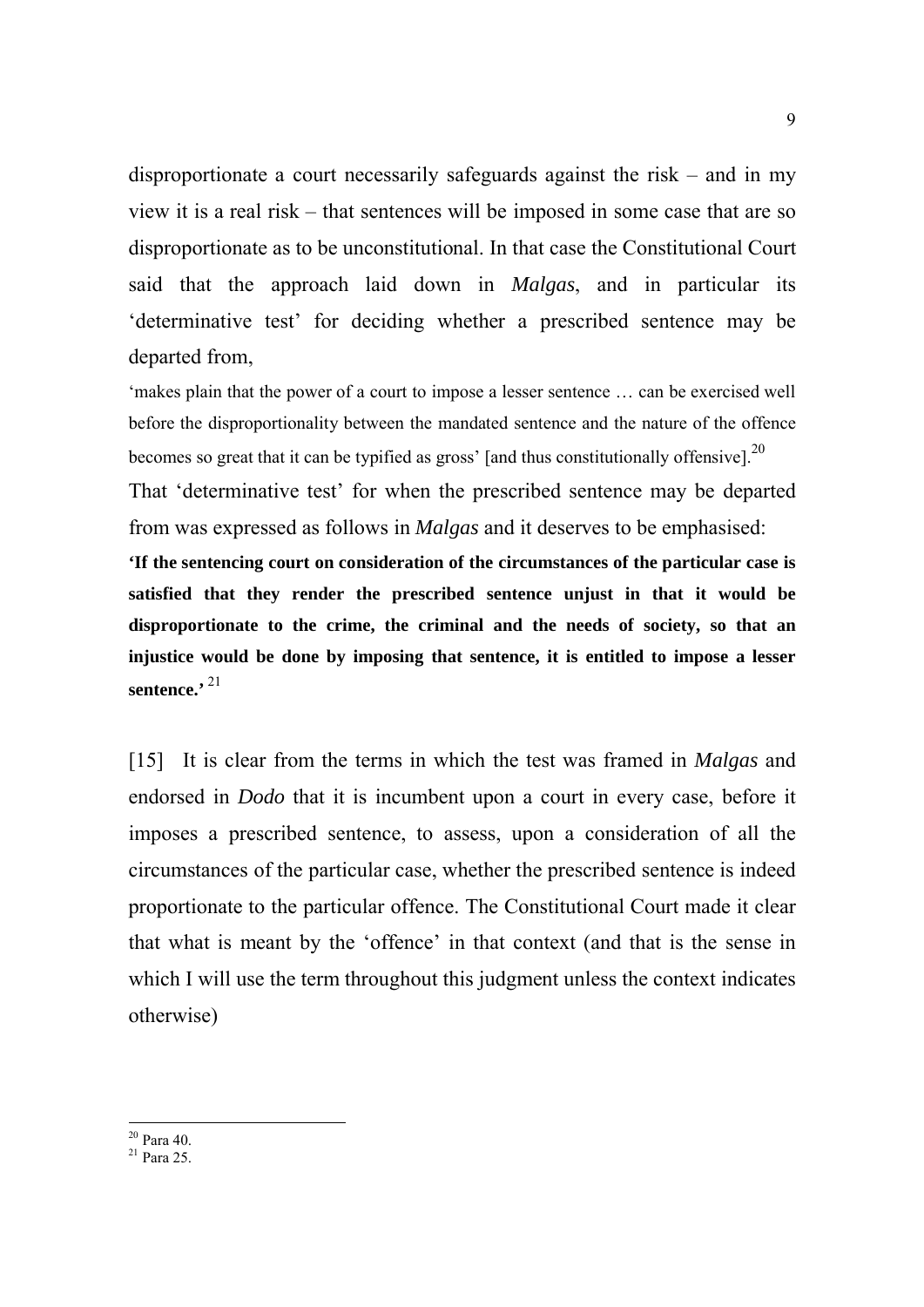consists of all factors relevant to the nature and seriousness of the criminal act itself, as well as all relevant personal and other circumstances relating to the offender which could have a bearing on the seriousness of the offence and the culpability of the offender.<sup> $22$ </sup>

If a court is indeed satisfied that a lesser sentence is called for in a particular case, thus justifying a departure from the prescribed sentence, then it hardly needs saying that the court is bound to impose that lesser sentence. That was also made clear in *Malgas,* which said that the relevant provision in the Act 'vests the sentencing court with the power, indeed the obligation, to consider whether the particular circumstances of the case require a different sentence to be imposed. And a different sentence must be imposed if the court is satisfied that substantial and compelling circumstances exist which *'justify'…*it'.<sup>23</sup>

[16] It was submitted before us that in *Malgas* this court 'repeatedly emphasised' that the prescribed sentences must be imposed as the norm and are to be departed from only as an exception. That is not what was said in *Malgas.* The submission was founded upon words selected from the judgment and advanced out of their context. The court did not say, for example, as it was submitted that it did, that the prescribed sentences 'should ordinarily be imposed'. What it said is that a court must approach the matter '**conscious of the fact that the Legislature has ordained** [the prescribed sentence] as the sentence which should *ordinarily* **and in the absence of weighty justification** be imposed for the listed crimes in the specified circumstances<sup>24</sup> (the emphasis in bold is mine). In the context of the judgment as a whole, and in particular the 'determinative test' that I referred to earlier, it is clear that the effect of those qualifications is that any circumstances that would render the

 $22$  Para 37.

 $23$  Para 14.<br>
<sup>24</sup> Para 25 at part B of the summary of its conclusions.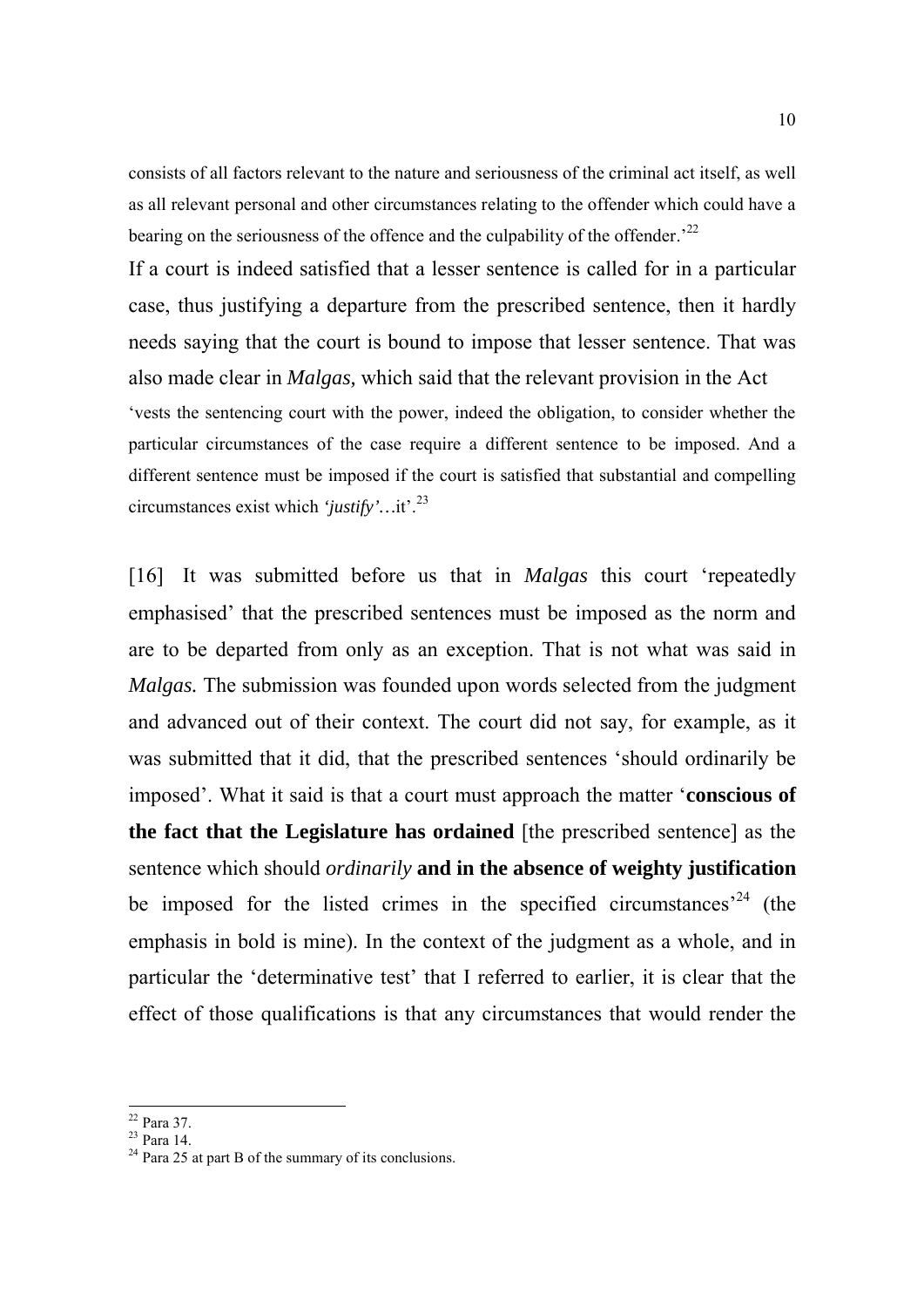prescribed sentence disproportionate to the offence would constitute the requisite 'weighty justification' for the imposition of a lesser sentence.

[17] I need not repeat all the other passages that were selectively relied upon to support the submission. It is sufficient to say that when placed in their context none supports the submission. Indeed, the court could hardly have held that the various sentences are indeed proportionate to the particular crimes – and thus to be imposed as the norm – when it did not even pertinently consider the various sentences for the various crimes. To say that a court must regard the sentence as being proportionate a priori and apply it other than in an exceptional case runs altogether counter to both *Malgas* and *Dodo*. Far from saying that the circumstances in which a court may (and should) depart from a prescribed sentence will arise only as an exception *Malgas* said:

'Equally erroneous…are *dicta* which suggest that for circumstances to qualify as substantial and compelling they must be 'exceptional' in the sense of seldom encountered or rare. The frequency or infrequency of the existence of a set of circumstances is logically irrelevant to the question of whether or not they are substantial and compelling.<sup>25</sup>

[18] It is plain from the determinative test laid down by *Malgas*, consistent with what was said throughout the judgment, and consistent with what was said by the Constitutional Court in *Dodo*, that a prescribed sentence cannot be assumed a priori to be proportionate in a particular case. It cannot even be assumed a priori that the sentence is constitutionally permitted. Whether the prescribed sentence is indeed proportionate, and thus capable of being imposed, is a matter to be determined upon a consideration of the circumstances of the particular case. It ought to be apparent that when the matter is approached in that way it might turn out that the prescribed sentence

 $^{25}$  Para 10.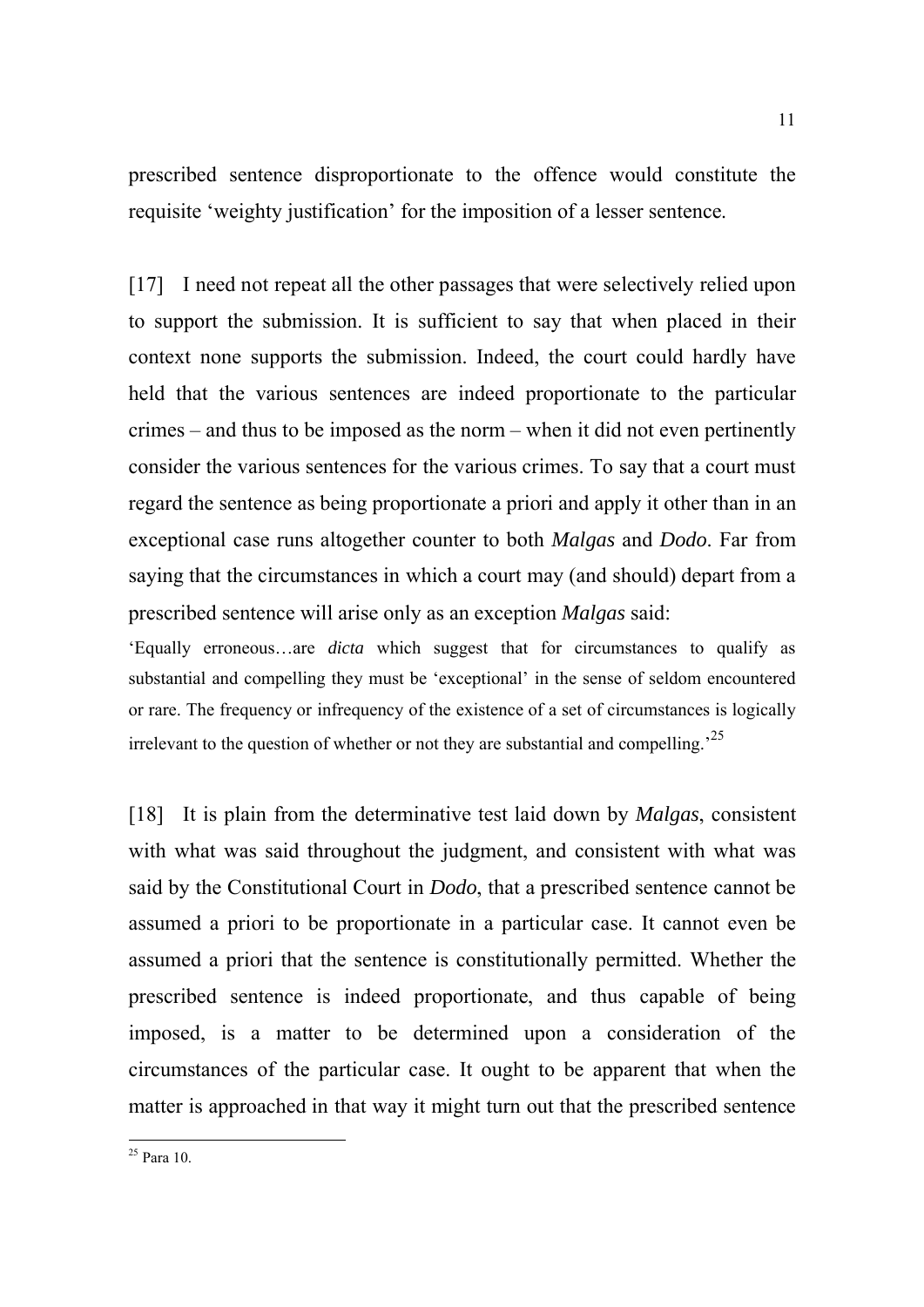is seldom imposed in cases that fall within the specified category. If that occurs it will be because the prescribed sentence is seldom proportionate to the offence. For the essence of *Malgas* and of *Dodo* is that disproportionate sentences are not to be imposed and that courts are not vehicles for injustice.

[19] In a variation upon the earlier submission it was also submitted that the prescribed sentence must be imposed in 'typical' cases and may be departed from only where the case is atypical. We were not told what constitutes a 'typical' case nor how such a case is to be identified. All that is typical of cases that fall within a specified category is that they have the characteristics of that category. But for that, no case can be said to be 'typical'. The submission finds no support in *Malgas* or in logic and it has no merit.

[20] I do not think it is helpful to revisit constructions of the Act that were considered and rejected in *Malgas*, as much of the argument before us attempted to do. I have pointed out that the essence of the decisions in *Malgas* and in *Dodo* is that a court is not compelled to perpetrate injustice by imposing a sentence that is disproportionate to the particular offence. Whether a sentence is proportionate cannot be determined in the abstract, but only upon a consideration of all material circumstances of the particular case, though bearing in mind what the legislature has ordained and the other strictures referred to in *Malgas*. It was also pointed out in *Malgas* that a prescribed sentence need not be 'shockingly unjust' before it is departed from for 'one does not calibrate injustices in a court of law'.<sup>26</sup> It is enough for the sentence to be departed from that it would be unjust to impose it.

<sup>-</sup>26 Para 23.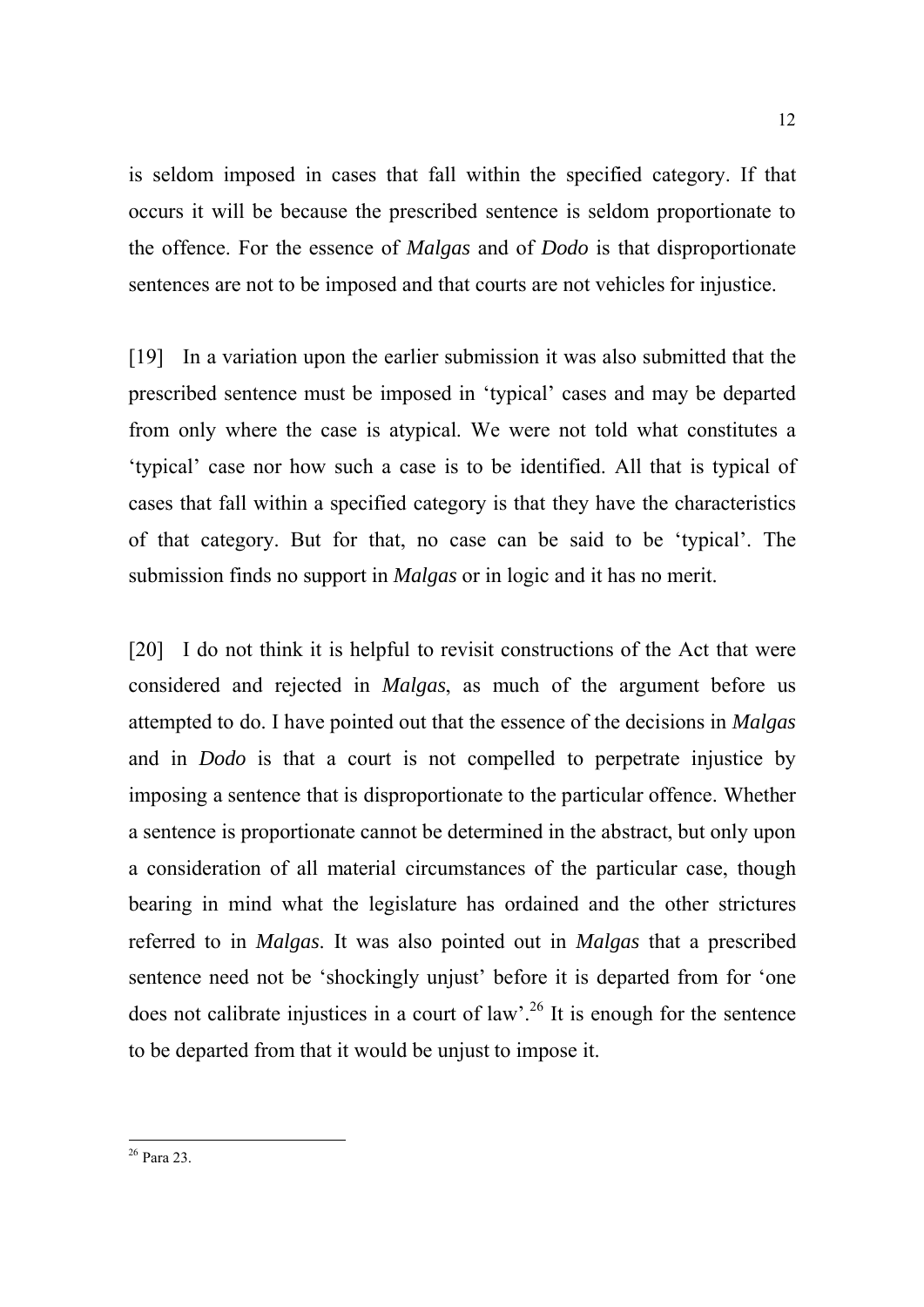[21] The prosecution of rape presents peculiar difficulties that always call for the greatest care to be taken, and even more so where the complainant is young. From prosecutors it calls for thoughtful preparation, patient and sensitive presentation of all the available evidence, and meticulous attention to detail. From judicial officers who try such cases it calls for accurate understanding and careful analysis of all the evidence. For it is in the nature of such cases that the available evidence is often scant and many prosecutions fail for that reason alone. In those circumstances each detail can be vitally important. From those who are called upon to sentence convicted offenders such cases call for considerable reflection. Custodial sentences are not merely numbers. And familiarity with the sentence of life imprisonment<sup>27</sup> must never blunt one to the fact that its consequences are profound.

[22] The case that is before us is characterized by superficiality from beginning to end with the result that it exhibits several disturbing features. Nothing was done to enquire into material matters before the trial commenced. The complainant's evidence was presented with little care for completeness and accuracy. The evidence was subjected to little analysis. And the process of sentencing was perfunctory.

[23] Section 52 of the Act requires a regional court, if it has convicted an accused person of an offence for which life imprisonment is prescribed, to stop the proceedings and commit the accused for sentence by a high court. The process provided for in that section is 'designed to place the High Court in the same position as the trial court after it has convicted the accused',  $28$  which contemplates that the high court will familiarize itself sufficiently with the

 $27$  Prisoners serving sentences of life imprisonment increased ninefold from 1998 to 2008 (see para 51 below).

<sup>28</sup> *S v Dzukuda, S v Tshilo* 2000 (4) SA 1078 (CC) para 18.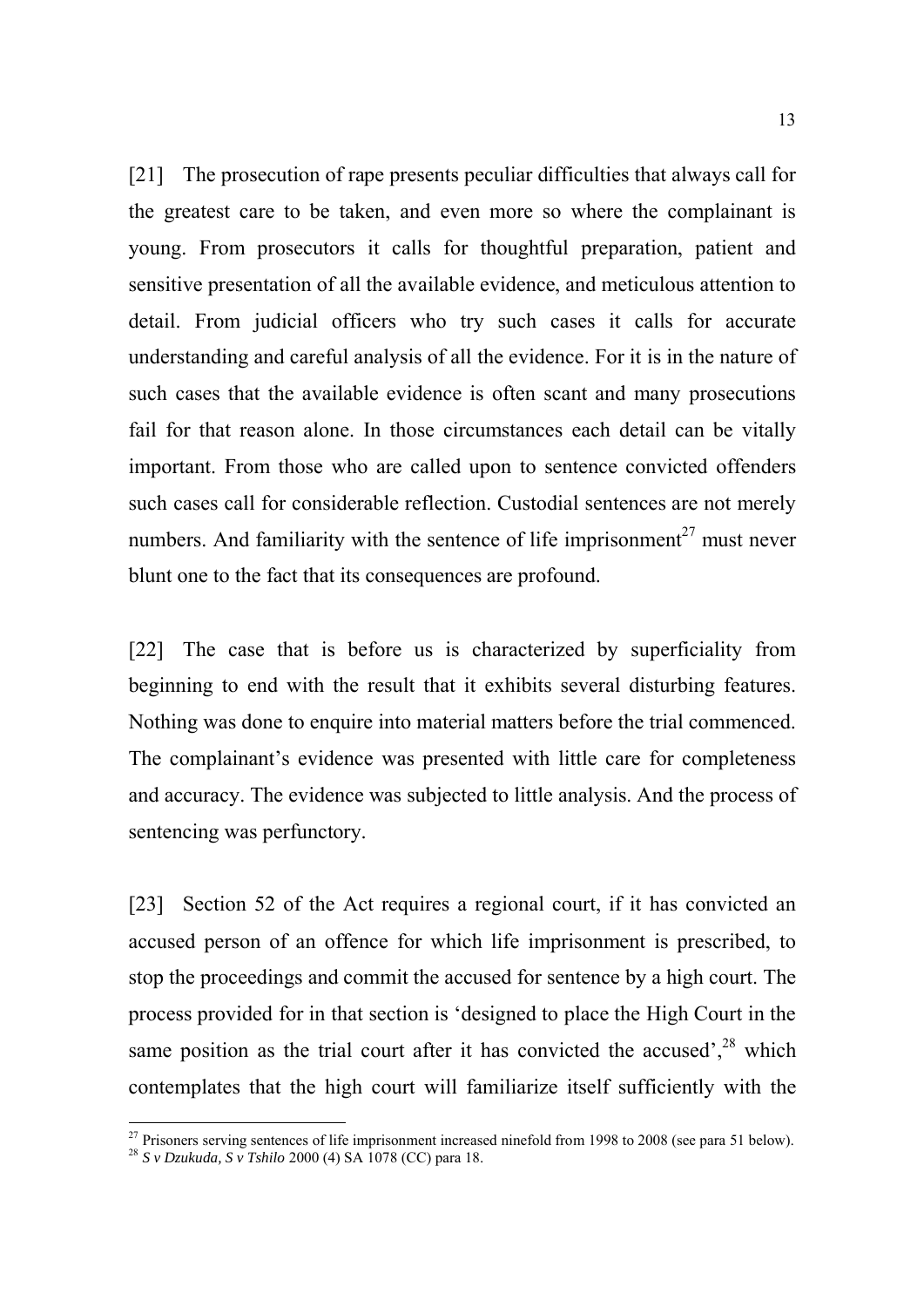material facts surrounding the commission of the offence to be in that position. The section provides that 'unless the high court is not satisfied that the accused is guilty' it must make a formal finding of guilty and proceed to sentence the accused accordingly.<sup>29</sup> Although that is framed in the negative I venture to suggest that a court that is sufficiently familiar with the material facts to enable it to properly assess the sentence ought never to be in the position of sentencing without having formed the view that the conviction is indeed sound.

[24] In this case the court below recorded that it had read the record and was satisfied that the appellant was properly convicted but features of the subsequent judgment that I presently refer to do not inspire confidence. A finding of guilty having formally been entered that was followed by submissions by counsel for the appellant that were decidedly brief – they take up a mere forty lines in the record. I call them submissions but they were really no more than a recital of the appellant's personal circumstances – that he was 30 years old, lived with a female partner and their three children, was in fixed employment earning approximately R700 per week, and was a first offender.<sup>30</sup> The learned judge then delivered a judgment that takes up 30 lines. Brevity is naturally not a vice but what was said in those lines was mostly formalistic and a repetition of the appellant's personal circumstances. Of the offence itself the learned judge said no more than that raping a girl under the age of 16 years is a serious offence against which society is entitled to be protected, which goes without saying. What he also said in the judgment is that at the time the offence was committed the complainant was 11 years old, that she was a 'sufferer of epilepsy', and that she was 'to a degree mentally

<sup>&</sup>lt;sup>29</sup> Section 52(2)(b).

 $30$  He has one conviction for possession of dagga but the court below correctly regarded that to be immaterial.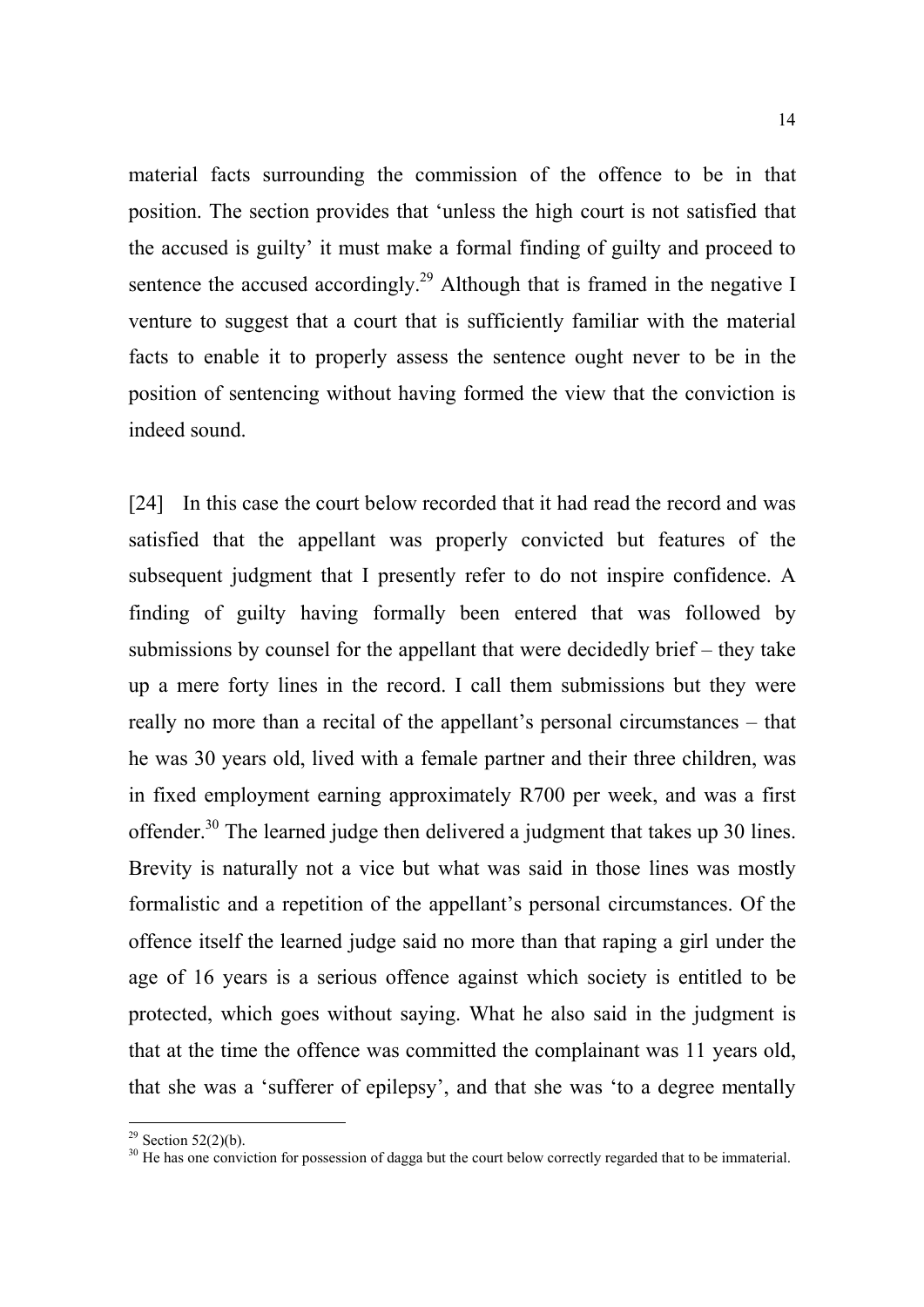impaired', all of which he clearly considered to be aggravating. He concluded by saying that 'taking everything into account' he could not find circumstances that justified a departure from the prescribed sentence of life imprisonment and he sentenced the appellant accordingly.

[25] It is convenient at the outset to deal with the three features relating to the complainant that the court below took account of in weighing what sentence to impose. (All the quotations from the record that follow are my translations with the original evidence in footnotes.)

[26] The complainant was not 11 years old when the offence was committed. According to the complainant she was  $15$  when she gave evidence,  $31$  which places her age at between 14 and 16 when the offence was committed. (In answer to a question the complainant, who had no formal schooling, said that she could not remember the date of her birth $32$ ). A witness  $33$  who encountered the complainant for a short time on the day the incident occurred said that he 'estimated her age to be about 11 or 12 years' but that evidence naturally carries no weight. The district surgeon who examined the complainant on the day of the incident recorded her age as 13 years. The source of that information was not disclosed and nobody bothered to enquire nor to query its inconsistency with the evidence of the complainant. The magistrate estimated her age to be below 16 years and her own evidence of her age was accepted by the prosecution and the defence alike both at the trial and in the proceedings before us. The age of the complainant at the time the offence occurred was clearly a material factor to be taken account of in sentencing. To take account

 $31$  On 7 June 2000. The offence was committed on 17 September 1999.

 $32$  'Ek vergeet wanneer ek is gebore'.

 $33$  Mr Nkosi, who I will refer to later in this judgment.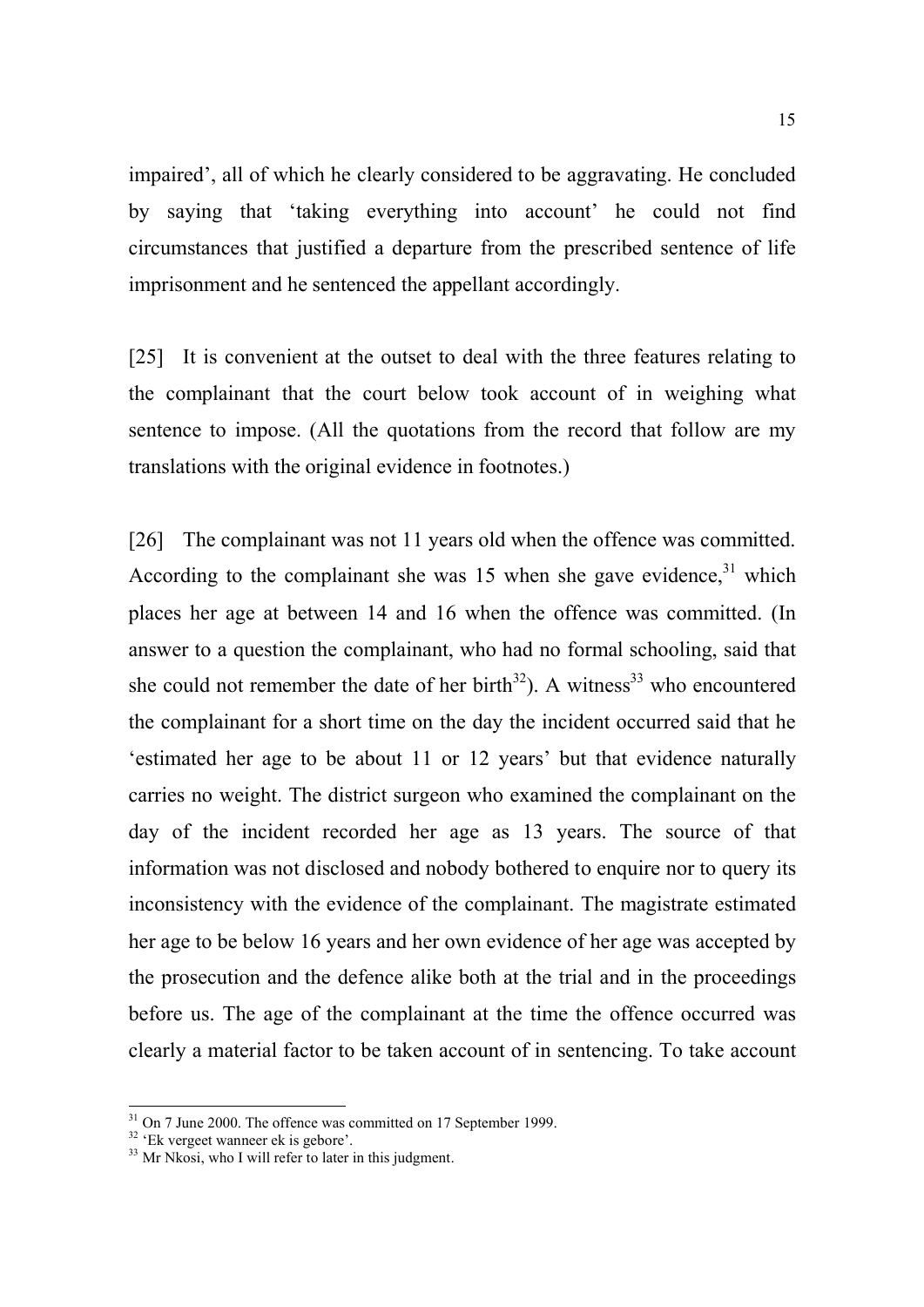of the fact that she was 11 when in fact she was at least 14 and might have been over 15 was a misdirection.

[27] The evidence that founded the other two statements emanated from the district surgeon who examined the complainant on the day that the incident occurred but what was said by the court below does not accurately reflect that evidence. The evidence of the district surgeon was not that the complainant suffered epilepsy nor that she was mentally impaired. His evidence was that the complainant gave a history of those conditions. The district surgeon made no such diagnosis himself. Precisely what the complainant told the district surgeon was not disclosed and once more nobody bothered to ask either the district surgeon or the complainant. The evidence was strictly not even admissible as proof of the existence of those conditions but the misdirection goes further than that.

[28] It appears from a standard medical textbook<sup>34</sup> that epilepsy is not a single condition but describes a variety of conditions characterized by cerebral seizures that might manifest themselves in various ways and with varying intensity and at varying intervals. In the period between seizures normal functional capacity may be altogether unaffected. In some cases seizures that manifest themselves in early childhood dissipate over time and may abate altogether by the time the child reaches adolescence. I do not pretend to an understanding of epilepsy nor do I suggest for a moment that what I have given is a comprehensive or properly informed account. The textbook that I have referred to deals with the matter in no less than 24 pages. I also do not suggest that a court is entitled to school itself in medical matters by referring

<sup>34</sup> Henry L. Barnett MD with the collaboration of Arnold H. Einhorn MD *Pediatrics* 14ed (Meredith) pp. 947- 969.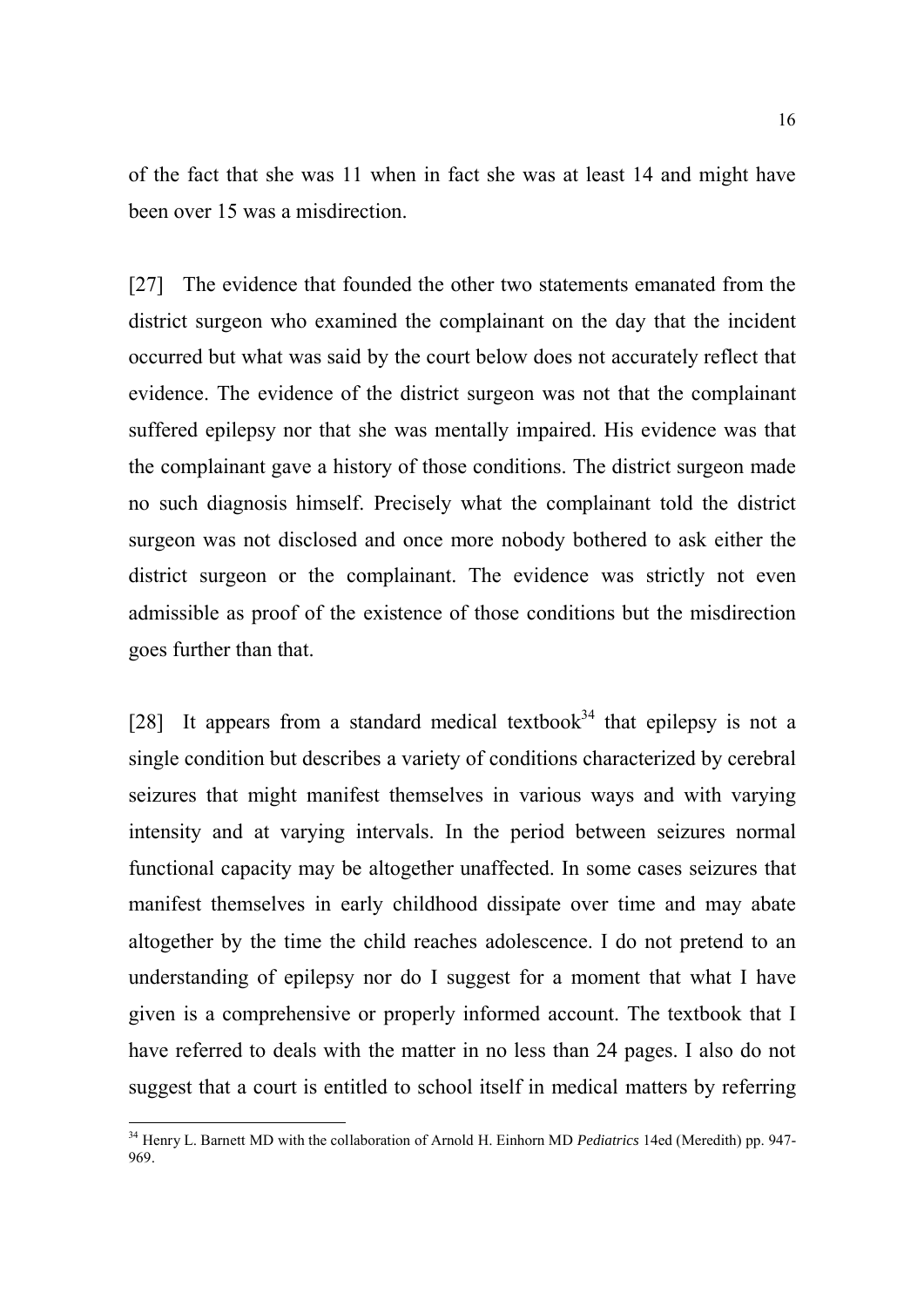to textbooks. I have given this account of what appears in a medical textbook only to illustrate that a 'history of epilepsy' is by itself quite meaningless without knowing what that history is. To take account of the fact that the complainant was a 'sufferer of epilepsy' without any evidence that she was, without the slightest knowledge of the form that it took if she was indeed such a sufferer, and without the slightest indication of its relevance to the offence or any consequences of the offence, was a clear misdirection.

[29] The evidence also does not disclose what was told to the district surgeon that caused him to record a history of mental impairment and again nobody bothered to ask. Explaining what the term meant the district surgeon said the following:

'If a person looks at mental impairment it means only that your IQ is lower than 85. So she can function normally, communicate, and so on. It means only that she has limited intellectual capacity.'

It seems unlikely that the complainant would have known what her intelligence quotient was and it is not even certain that it has ever been tested. Certainly there are signs in the record of her evidence that her intelligence is limited but I have found nothing to place it at more than that. Neither the prosecutor nor the magistrate appear to have noticed anything untoward in that regard. (The magistrate remarked upon the matter only once he saw the observation in the medical report.) Nor did anything untoward strike the witnesses who interacted with the complainant. (In his judgment the magistrate recorded that the police officer had said that the complainant appeared to him not to be altogether normal but in truth the police officer said the opposite.) The only evidence of the district surgeon's own observations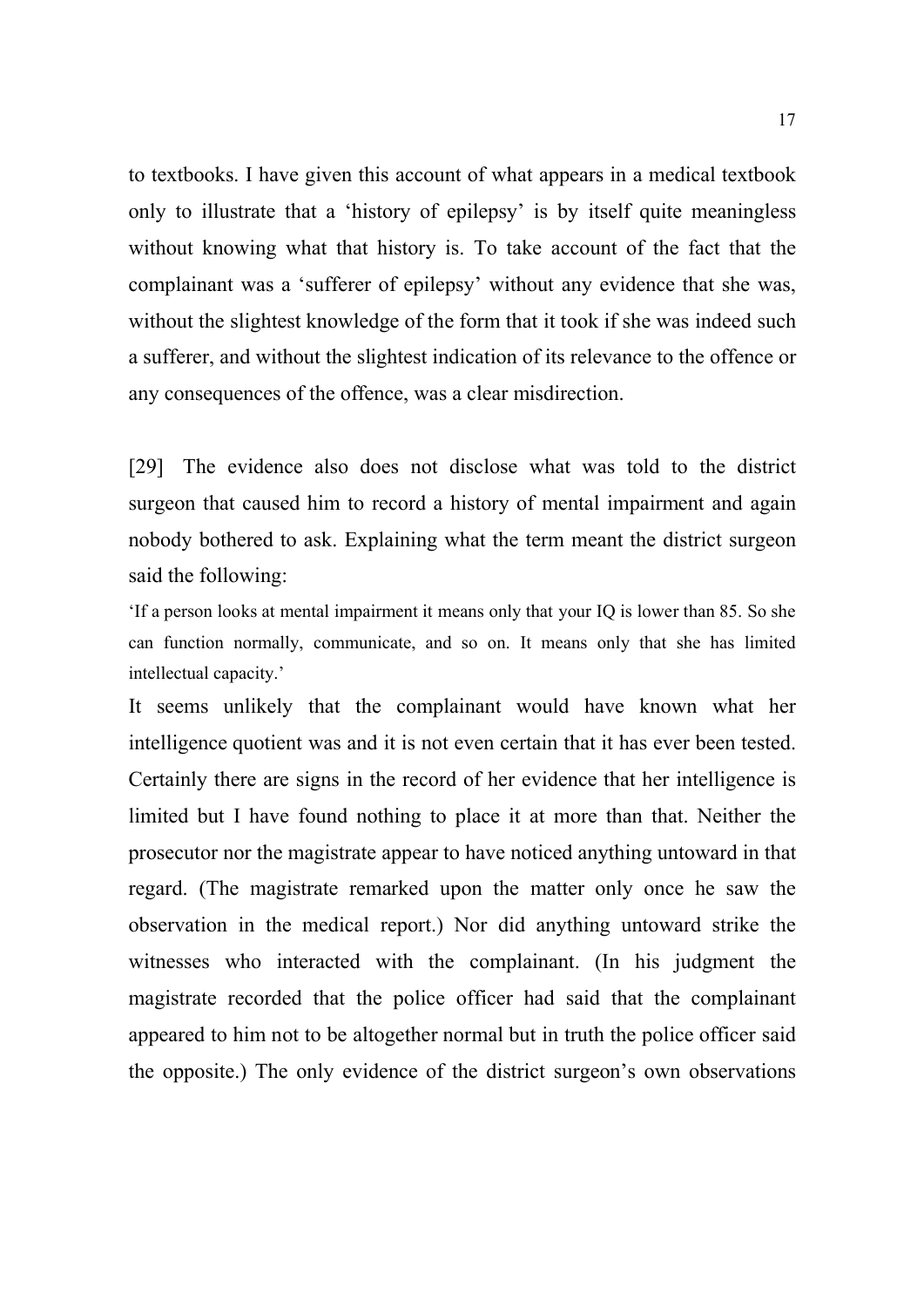emerged in response to the question whether the complainant's ability to communicate was limited in any way, to which he answered: $35$ 

'I did not do a psychometric evaluation of the patient but she could conduct a meaningful conversation with me and give a reasonably clear history of her background but I did not do a psychometric evaluation.'

To bring to account the fact that the complainant was mentally impaired without any knowledge at all of her mental state was another misdirection.

[30] But I think the court below misdirected itself even more fundamentally. I have pointed out that the judgment of the court below contains no evaluation of the circumstances in which the offence was committed. By itself that does not mean that they were not evaluated for in most cases a judgment will not incorporate everything that exercised the mind of a court. But in this case I am driven to the conclusion – from the misdirections I have referred to, the paucity of the preceding argument, and the tenor and brevity of the judgment – that if there was any evaluation of the evidence it must have been superficial at most. The clear impression I have is that the matter was approached on the basis that the prescribed sentence would be imposed as a matter of course unless the personal circumstances of the appellant disclosed it to be an exceptional case. I think I have made it clear that an approach of that kind is not permissible. The court was required by *Malgas* to apply its mind to whether the sentence was proportional to the offence (in the wide sense that I have described) and I think it is fair to conclude that the court failed altogether to do so.

<sup>&</sup>lt;sup>35</sup> 'Ek het nie 'n psigometriese evalusie van die pasiënt gedoen nie maar sy kon 'n sinvolle gesprek met my voer en redelik duidelike geskiedenis gee van haar agtergrond maar ek het nie 'n psigometriese evaluasie gedoen.'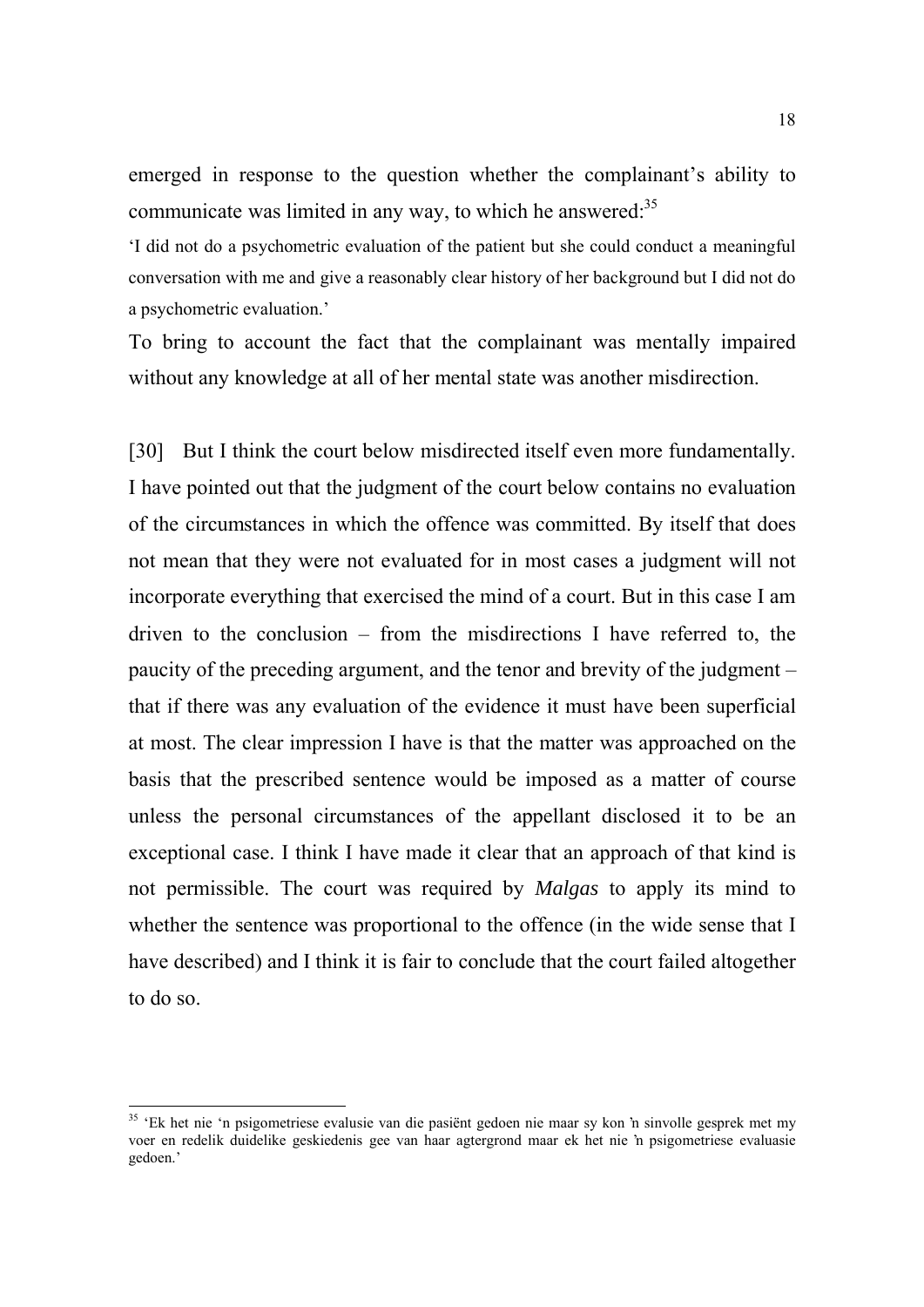[31] On each one of the grounds that I have referred to the court below materially misdirected itself and the sentence that it imposed cannot stand, which means that we must ourselves evaluate whether life imprisonment is indeed a proportionate sentence, in accordance with the approach that was laid down in *Malgas*.

[32] A singular feature of the complainant's evidence is that she pointedly refrained from identifying the appellant in the course of her evidence. It is abundantly clear that the man she was referring to was indeed the appellant and for convenience I will narrate her evidence with that adaptation.

[33] The complainant lived in a place called Driefontein. She had no formal schooling and quite evidently lived in poor circumstances. On the day in question she had been visiting at a nearby mine and she was walking home in the late afternoon. The appellant came driving by in what appears to have been a tanker-truck that is used for spraying water onto gravel roads and he stopped to give her a lift. After traveling for a while the appellant turned the truck off the road into a plantation where he stopped.

[34] According to the complainant both she and the appellant alighted from the truck and sat in the plantation for some time. For how long they sat in the plantation, and what was occurring while they sat there, does not appear from the evidence because nobody bothered to ask. The complainant said that the appellant then went to the truck and returned with a condom which he put on. She said that he then 'caught me and had sexual intercourse with me<sup> $36$ </sup> on two

<sup>&</sup>lt;sup>36</sup> 'Hy het my gevang en vleeslike gemeenskap met my gehad.'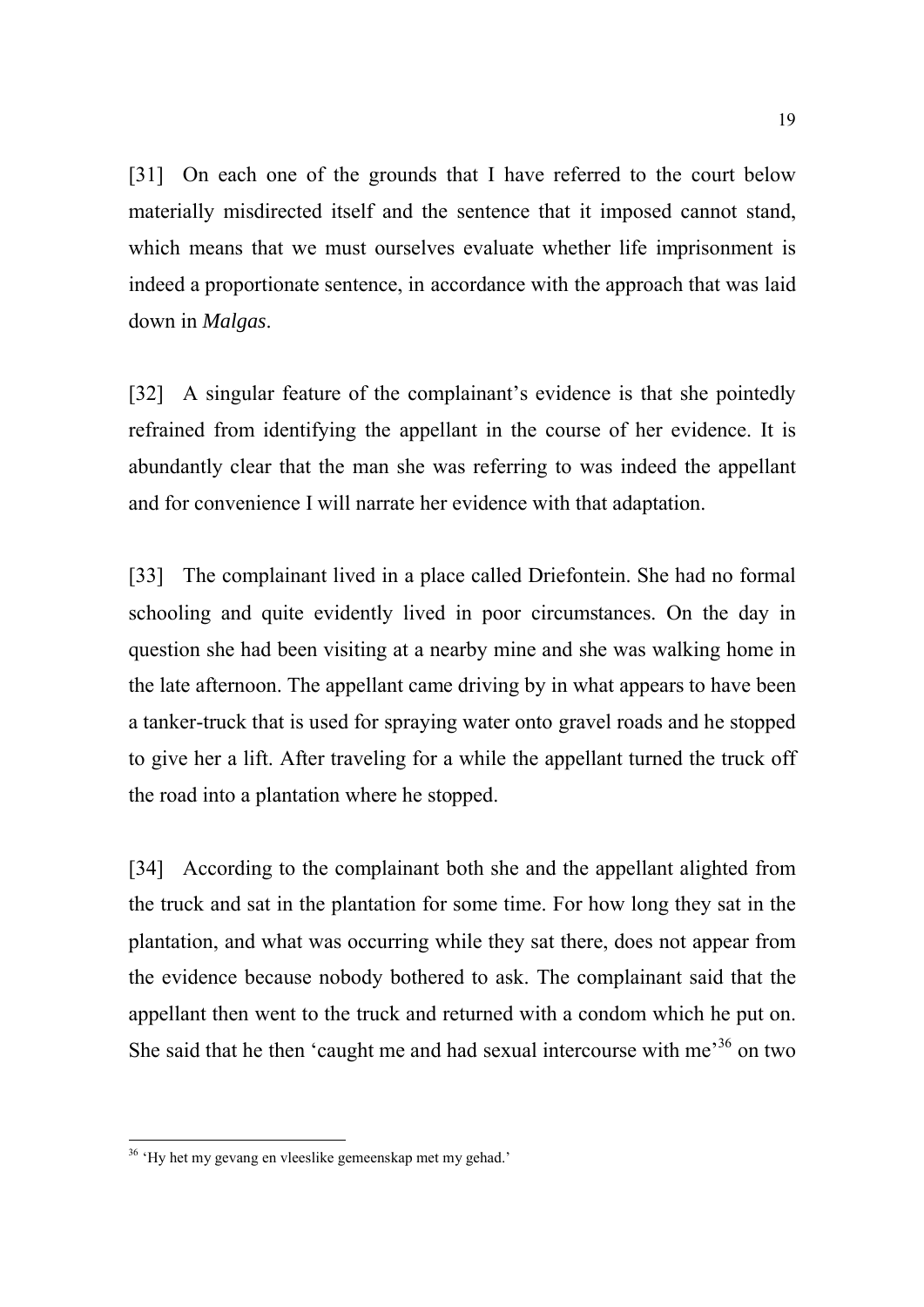occasions. She said that this occurred without her consent.<sup>37</sup> On being asked in cross-examination whether the appellant had covered his face when he raped her the complainant answered: 'He covered my mouth'.<sup>38</sup> Once intercourse was completed the appellant departed in his truck saying that he was going to fetch water (meaning, apparently, that he was going to fill the tanker).

[35] Meanwhile the complainant waited in the plantation for the appellant to return. It appears that she was waiting for him to return so that she could be driven home, because in response to the question whether she was cross that she had to wait for what she said was a 'long time' she said:

'Yes. I was cross and I decided let me rather get a lift from another vehicle.'<sup>39</sup>

She then walked to the road where she was encountered hitch-hiking by a passing motorist, Mr Nkosi, who stopped to give her a lift.

[36] Mr Nkosi's evidence as to what then occurred does not altogether coincide with a written statement that he signed the same day nor with the evidence of the complainant. The magistrate found that Mr Nkosi was an honest witness and I have no doubt that that is correct. But even honest witnesses have the capacity for error and reconstruction and at times place events in the incorrect sequence.

[37] According to Mr Nkosi the complainant was hitch-hiking when he encountered her and he stopped. As she was approaching him he said she must make haste as he was in a hurry. In evidence he said that she was walking 'as if her legs were stiff', that she was crying, and that she looked from time to

<sup>&</sup>lt;sup>37</sup> 'Ek het nooit toestemming gegee nie.'

<sup>&</sup>lt;sup>38</sup> 'Hy het my mond toegemaak.'

<sup>39 &#</sup>x27;Ja, ek was kwaad en ek het besluit laat ek liewers geleentheid kry by 'n ander voertuig.'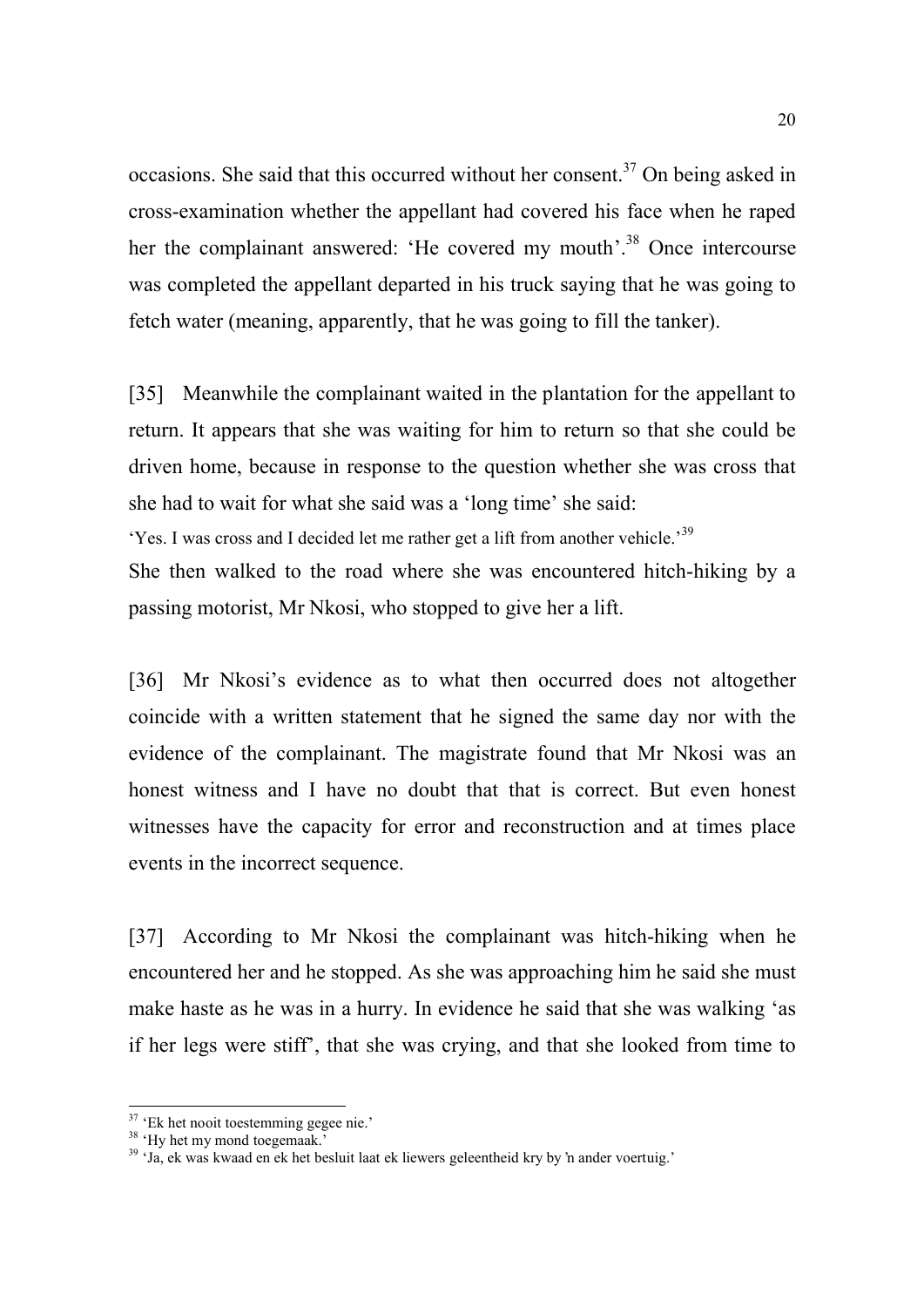time into the bushes. In his statement he said that before he stopped he 'noticed that [she] is scared or looked like a person who is injured and she was looking or suspicious looking in the bushes', but made no mention of the fact that she was crying.

[38] The complainant herself did not say that she was crying, and from her account of why she came to be hitch-hiking, there is no reason to think that she was. It is likely that she was in tears at a later stage, when she was being questioned by Mr Nkosi, but that is something else. No doubt the complainant exhibited signs of pain, or at least discomfort, as she walked towards Mr Nkosi, bearing in mind the findings at a medical examination that I will come to presently. There is also no reason to doubt that she indeed glanced into the bush as she approached or entered the vehicle. On her account of what had occurred I do not think that is significant, though it undoubtedly prompted Mr Nkosi to suspect that she had been with someone else.

[39] I think it is clear that the further interchanges to which Mr Nkosi testified took place after the complainant had entered the vehicle and they had driven off. I think it is also clear that the complainant did not volunteer an account to Mr Nkosi of what had occurred, but that the account she gave him emerged in response to questioning on his part.

[40] Mr Nkosi said that he asked the complainant what she had been doing in the plantation and she replied that she was afraid to tell him. His statement records that when he asked her that 'she became shy' and he 'immediately suspected there is something wrong.' That is broadly consistent with the evidence of the complainant, who said that after she boarded the vehicle Mr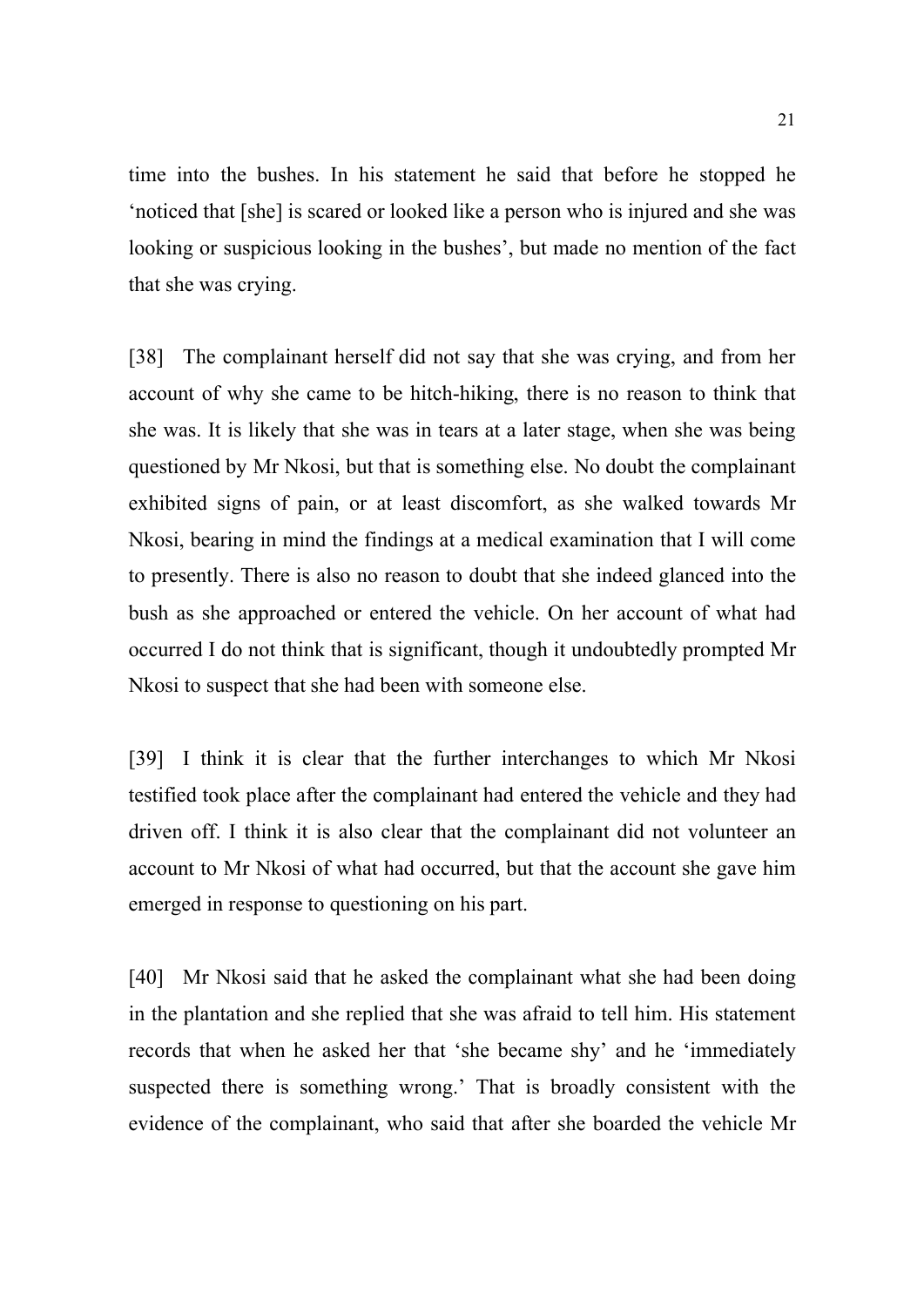Nkosi asked her what she had been doing in the plantation and with whom had she been, to which she replied that she had been sitting alone after the person who had taken her there had left.

[41] The complainant then gave an account of events that she said had occurred, which unfolded in response to Mr Nkosi's questions. According to Mr Nkosi the complainant told him that she had been given a lift by the driver of a truck and that he had driven into the bush and raped her. She also told him that 'they said that they were going to kill her if she spoke about what had happened in the bush'.<sup>40</sup> Her reference to more than one person puzzled him at first and on further questioning she confirmed that only one person had been present. In the course of their interchange she also told him that after she had been raped she noticed that 'she was bleeding and had semen on her private parts'.41 His statement records her having said that 'even though she screamed [he] continued to have sex with her' and that 'she was bleeding through her vagina'. In his evidence he said that she was crying as she related these events.

[42] What the complainant told Mr Nkosi, when compared to the evidence that she gave to the court, was not an altogether full and accurate account of what had occurred. She seems not to have told him that she sat with the appellant in the plantation for some time, nor that she had been waiting for the appellant to return so that he could drive her home. There was no suggestion in her evidence that threats had been made to kill her. Nor did she say in her evidence that she was screaming. That might be obliquely suggested by her remark in cross-examination that the appellant had covered her mouth, but had

<sup>&</sup>lt;sup>40</sup> 'Sy het verder gesê dat hulle het gesê hulle gaan haar doodmaak as sy kan praat wat het gebeur in die bos.'

<sup>&</sup>lt;sup>41</sup> 'Sy het my meegedeel dat na die persoon haar klaar verkrag het sy het opgemerk dat sy bloei en semen op haar privaatdele'.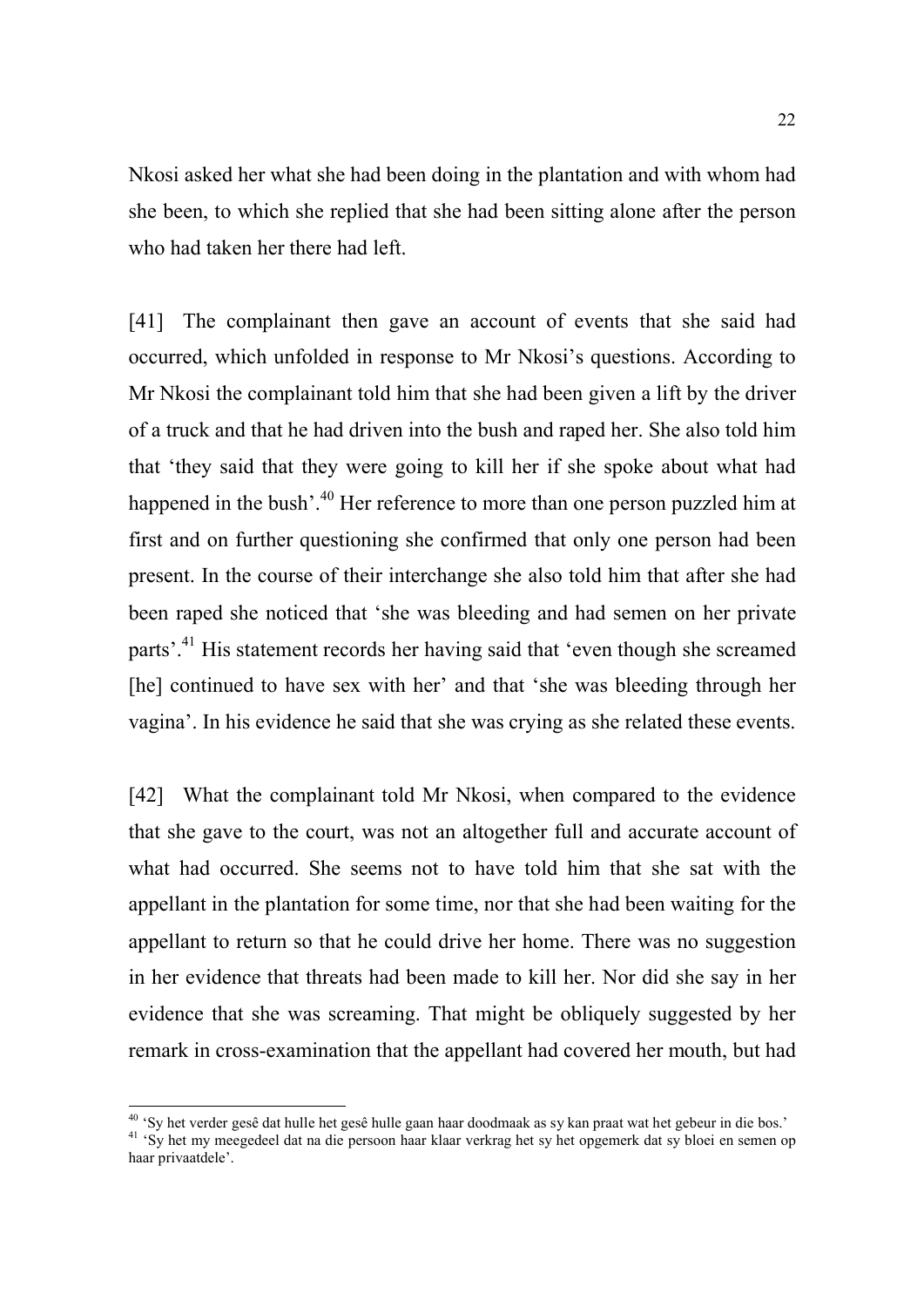she indeed been screaming I would expect that to have emerged directly even before she was cross-examined. That there would have been semen around her vagina seems doubtful given her evidence that the appellant had used a condom. And the evidence of the doctor who examined the complainant later that day makes it plain that she was not bleeding.

[43] Not surprisingly Mr Nkosi was concerned at the account he had been given and he very properly drove directly to the police station where a report was made to Sergeant Ndlangamandla that the complainant had been raped. After questioning the complainant Sergeant Ndlangamandla went to the appellant's place of work in the company of the complainant. Upon seeing them the appellant immediately came forward and acknowledged that he had had sexual intercourse with the complainant. He said that what he had done was not rape because he had used a condom and the complainant had consented.42 According to Sergeant Ndlangamandla it was only upon being informed that the complainant was a minor that the appellant 'understood that it was wrong'.<sup>43</sup>

[44] The complainant was then taken to a district surgeon who examined her. He said that the examination was painful but that he found no lacerations or bruising or indeed any injuries. She had not bathed before she was examined and the examination revealed no external signs of bleeding. He said that her underpants were soiled, and that he sent a sample for analysis, but there was no suggestion that the soiling was blood. He also observed a white vaginal discharge but was unable to say what it was. He took a vaginal smear and a

<sup>42 &#</sup>x27;…hy het by my beweer dat dit is nie mos verkragting as hy 'n kondom gebruik het nie. En dat as sy toegegee het dit is nie verkragting nie, dit is hoekom hy het gepraat.'

<sup>43 &#</sup>x27;En dat totdat ek vir hom sê die kind is minderjarig, hy verstaan dit is verkeerd gewees'.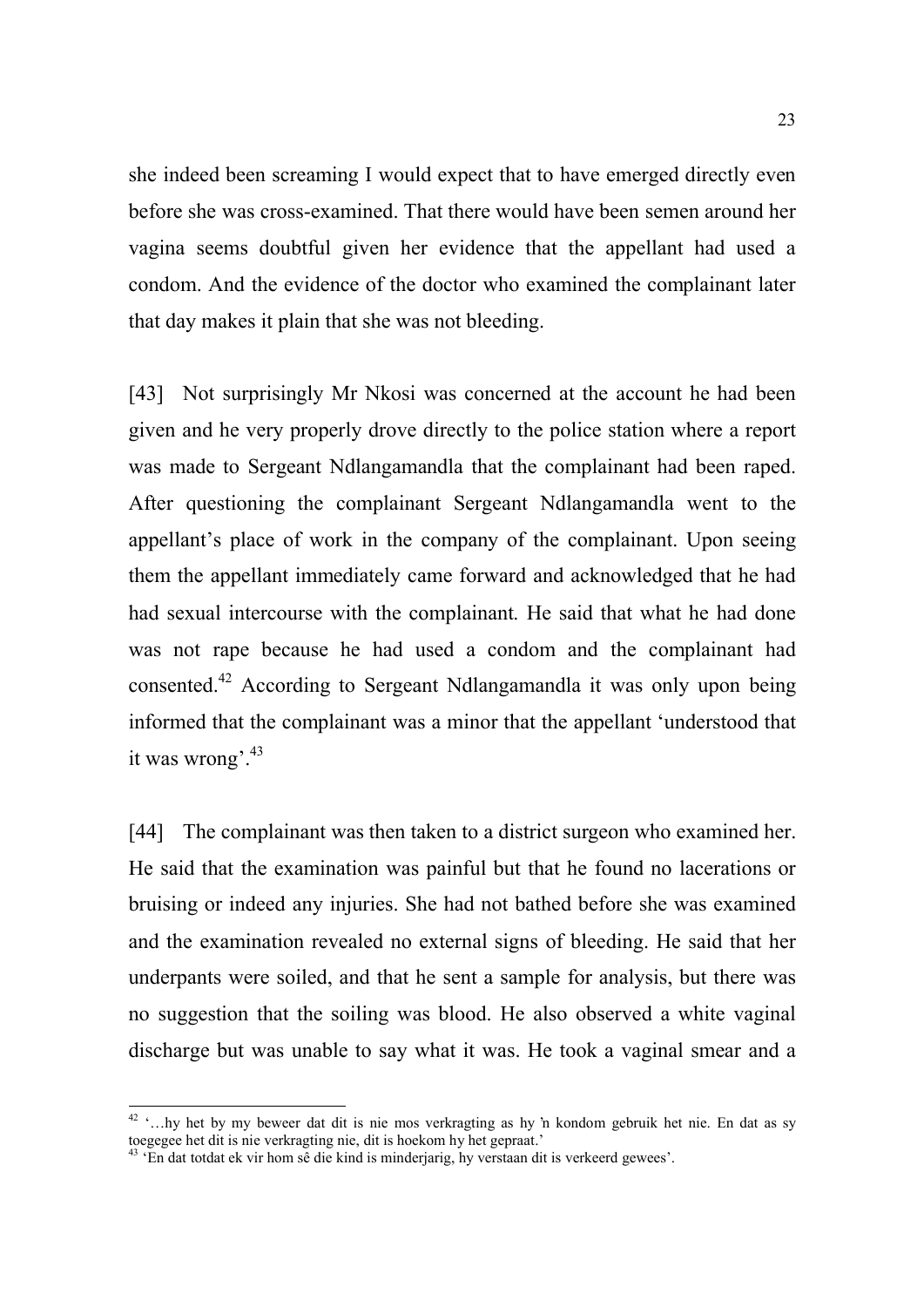swab, which were sent for analysis, but he did not know what the result was. (The prosecutor was not in possession of the results of the analyses and they were never presented to the court.) There was no suggestion in the evidence of the district surgeon, or in his contemporary notes of his examination, that the complainant was emotional or in a state of distress. In the space on the standard form reserved for observations concerning the 'state of the person as regards physical powers, general state of health and mental state' he made a mark indicating that there were no observations to record.

[45] In his explanation to his plea of not guilty the appellant acknowledged that he had given the complainant a lift but denied that he had raped her. In his evidence he changed his mind. He said that he had indeed given a lift to a woman but that she was not the complainant. He had seen the complainant alongside the road but had not even spoken to her. I think it is clear that when it became apparent to the appellant in the course of the proceedings that the complainant declined to identify him the appellant latched upon it and altered his evidence so as to distance himself altogether from the scene. The magistrate correctly rejected the appellant's evidence and I need say no more about it.

[46] There is no doubt that the appellant was indeed the person in the truck who gave the complainant a lift. Leaving aside his admission to that effect in the explanation to his plea<sup>44</sup> it was not disputed that he acknowledged that he was that person (in circumstances that made the statement admissible)

<sup>44</sup> It was held in *S v Jama* 1998 (2) SACR 237 (N) at 239e-f that unless admissions made in a plea-explanation are formally recorded as admissions they may not be used against the accused. It is not necessary in this case to decide whether that is correct (cf *Hiemstra: Suid Afrikaanse Strafproses* 6ed by Johann Kriegler and Albert Kruger p 591).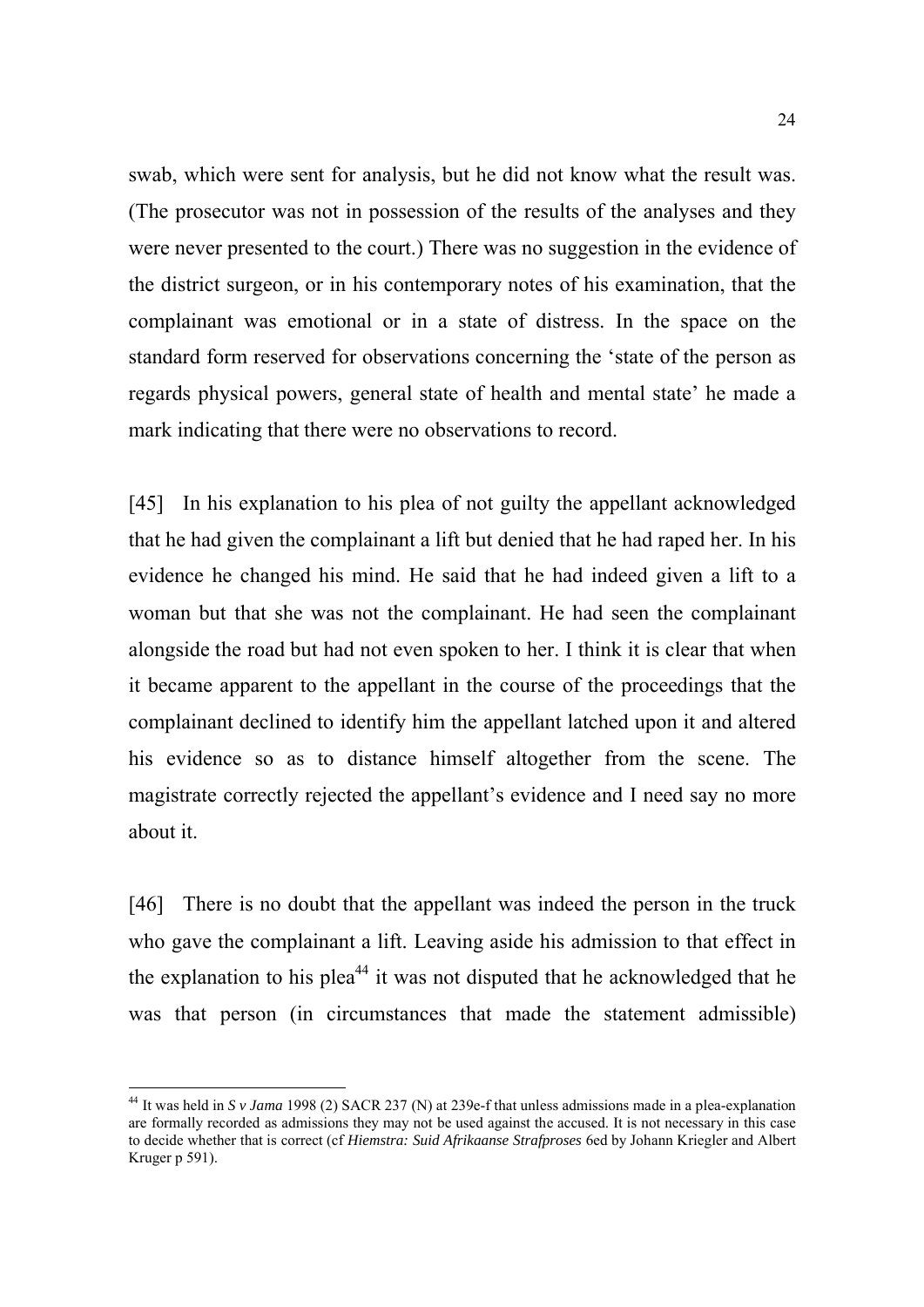immediately before he was arrested. There is also no doubt that he had sexual intercourse with the complainant.

[47] Once having rejected the evidence of the appellant the magistrate appears to have considered that to be the end of the matter and did not pertinently direct his mind to whether all the elements of the offence had been established. Rejecting the exculpatory evidence of an accused does not end the enquiry in a criminal case. Before convicting a court must always be satisfied not merely that the exculpatory evidence of the accused is not true but also that every element of the offence has been established by evidence that is truthful and reliable beyond reasonable doubt and that applies as much to the crime of rape. In the case of rape those elements include both absence of consent and knowledge by the accused of the absence of consent (or at least knowledge of that possibility<sup>45</sup>). As Howie P said in *S v York* <sup>46</sup> in relation to the absence of consent:

'It is always, of course, for the prosecution to prove the absence of consent. This entails that even if the defence, as here, is that no intercourse took place, the court must, in the adjudicative process, be alive to the possibility that there might have been consent nonetheless.'

That applies as much to the presence of mens rea and this court said as much in  $S v S<sup>47</sup>$  In that case the accused denied that sexual intercourse had occurred, in circumstances in which an admission to that effect would have exposed him to conviction under the Immorality Act. After finding that sexual intercourse had indeed occurred the court said the following (my translation):

'However, this finding is not by itself sufficient to bring home a conviction of rape. Although the appellant had sexual intercourse with the complainant without her consent

<sup>45</sup> Jonathan Burchell *Principles of Criminal Law* 3ed 712-3; CR Snyman *Strafreg* 5ed 455; *R v K* 1958 (3) SA 420 (A); *R v Z* 1960 (1) SA 742 (A). 46 2002 (1) SACR 111 (SCA) para 19.

 $^{47}$  1971 (2) SA 591 (A) 597B-F.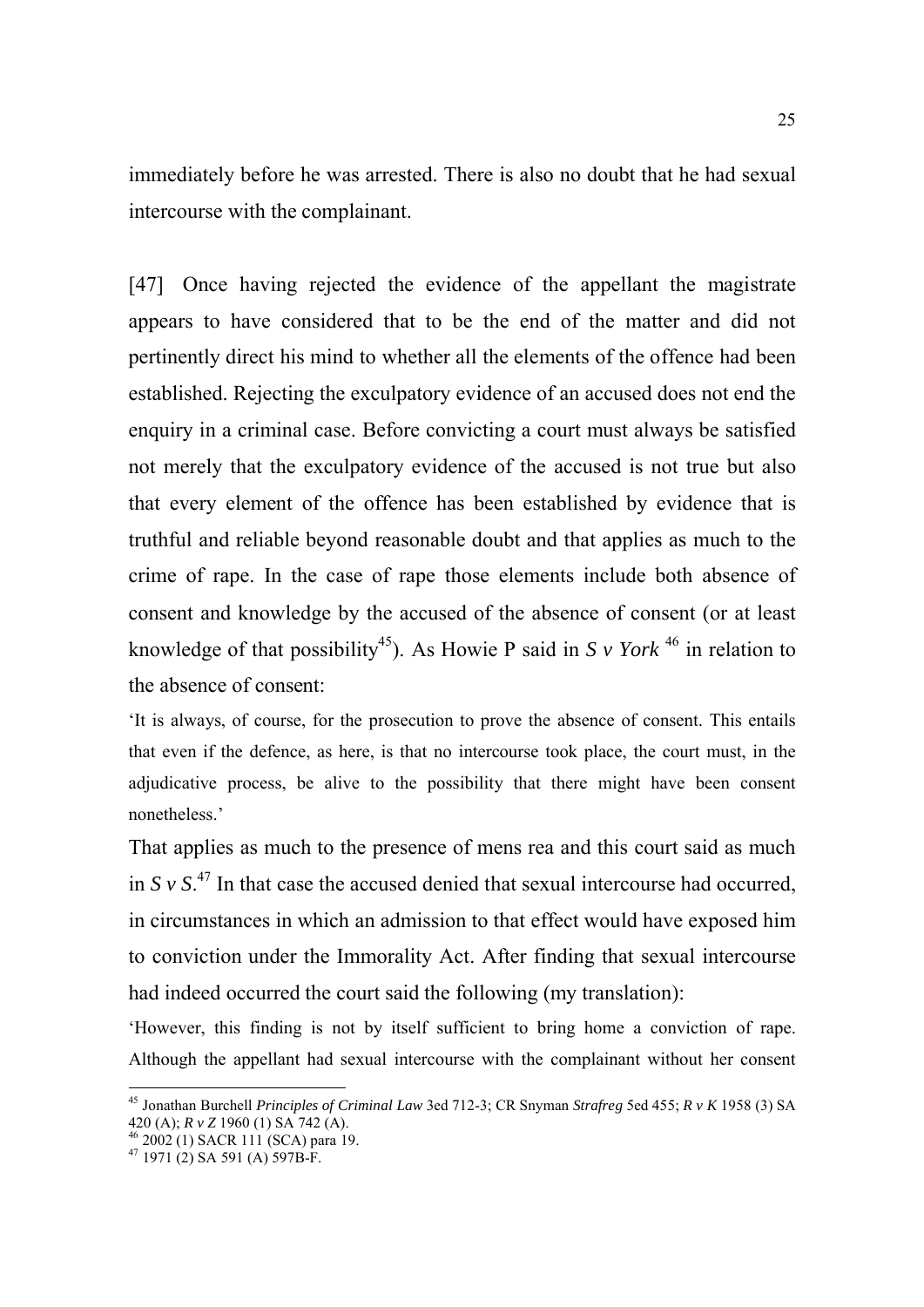and against her will he is not guilty of rape if he *bona fide* believed that she consented… In the present case the appellant does not allege that he believed that the complainant consented to intercourse and he could not allege that, given his denial that he had intercourse with her. That does not relieve the state however of the obligation to prove *mens rea, although the appellant's false denial that intercourse occurred makes the state's* task in that regard considerably easier.'

[48] Where an accused person advances a false defence, as the appellant did in this case, a court might ordinarily infer that the reason for doing so is that he or she has no other defence. But on the ordinary logic of inferential reasoning48 that inference could not properly be drawn if another reason presents itself. The most that could then be said is that he or she might have advanced a false defence for either of those reasons. Needless to say an accused person in that position takes a considerable risk. For if there is unchallenged evidence of all the elements of the offence a court would be perfectly justified in accepting the evidence. It is if there is no evidence on the issue that the onus that rests on the state will accrue to the benefit of the accused for the gap in the evidence could not be filled by an inference drawn against the accused. That is not a matter of law but only a consequence of ordinary inferential reasoning.

[49] In the present case the evidence of Sergeant Ndlangamandla indeed discloses a reason why the appellant might have advanced a false defence that is not consistent only with his guilt. For it was made clear to him by Sergeant Ndlangamandla that the explanation that he first gave – which was that the complainant had consented – would not assist him to avoid conviction but would assure a conviction at least of contravening s 14(1)(a) of the Sexual

<sup>48</sup> See *R v Blom* 1939 AD 188 AT 202-3.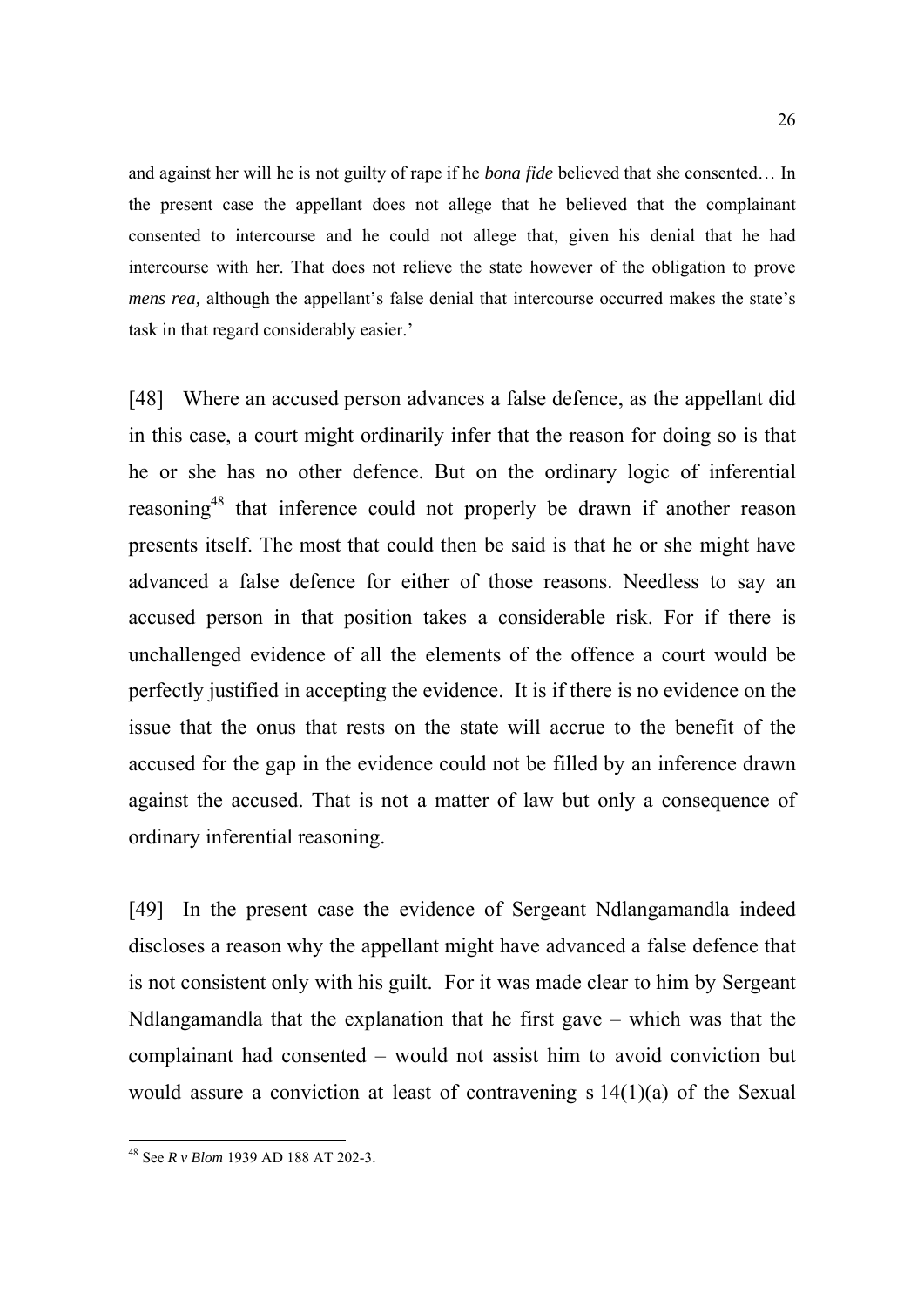Offences Act 23 of 1957.<sup>49</sup> In the circumstances I do not think that the fact alone that the appellant advanced a false defence takes the remaining elements of the crime out of the equation.

[50] With regard to those elements it is unfortunate that the evidence was presented only in blunt outline without much in the way of detail. The only direct evidence on the question of consent was the complainant's answer to the question 'was it with your consent' to which the complainant replied 'I never gave consent<sup>50</sup> but I see no reason not to accept that evidence in the absence of any challenge. There is no evidence, however, that the complainant expressed that to the appellant verbally, which raises the question whether the appellant was aware that the complainant was not a consenting party, bearing in mind particularly that his explanation to Sergeant Ndlangamandla was that the complainant had consented. But there are two further items of evidence that are relevant in that regard. The first is the complainant's evidence that the appellant 'caught me' and then proceeded to have sexual intercourse. The second is her evidence that the appellant 'covered my mouth'. In the absence of any challenge to that evidence, or a contrary explanation, I think it can be inferred from the fact that the appellant found it necessary to place some form of restraint upon the complainant (whatever the precise form of that restraint might have been) both before and during intercourse, that he must have known that she was not consenting, or at least have foreseen that possibility. In those circumstances the appellant was properly convicted and I turn to the matter of sentence.

<sup>&</sup>lt;sup>49</sup> 'Any male person who has...unlawful carnal intercourse with a girl under the age of 16 years...shall be guilty of an offence.'

 $50 \text{ }$  'Was dit met u toestemming? – Ek het nooit toestemming gegee nie.'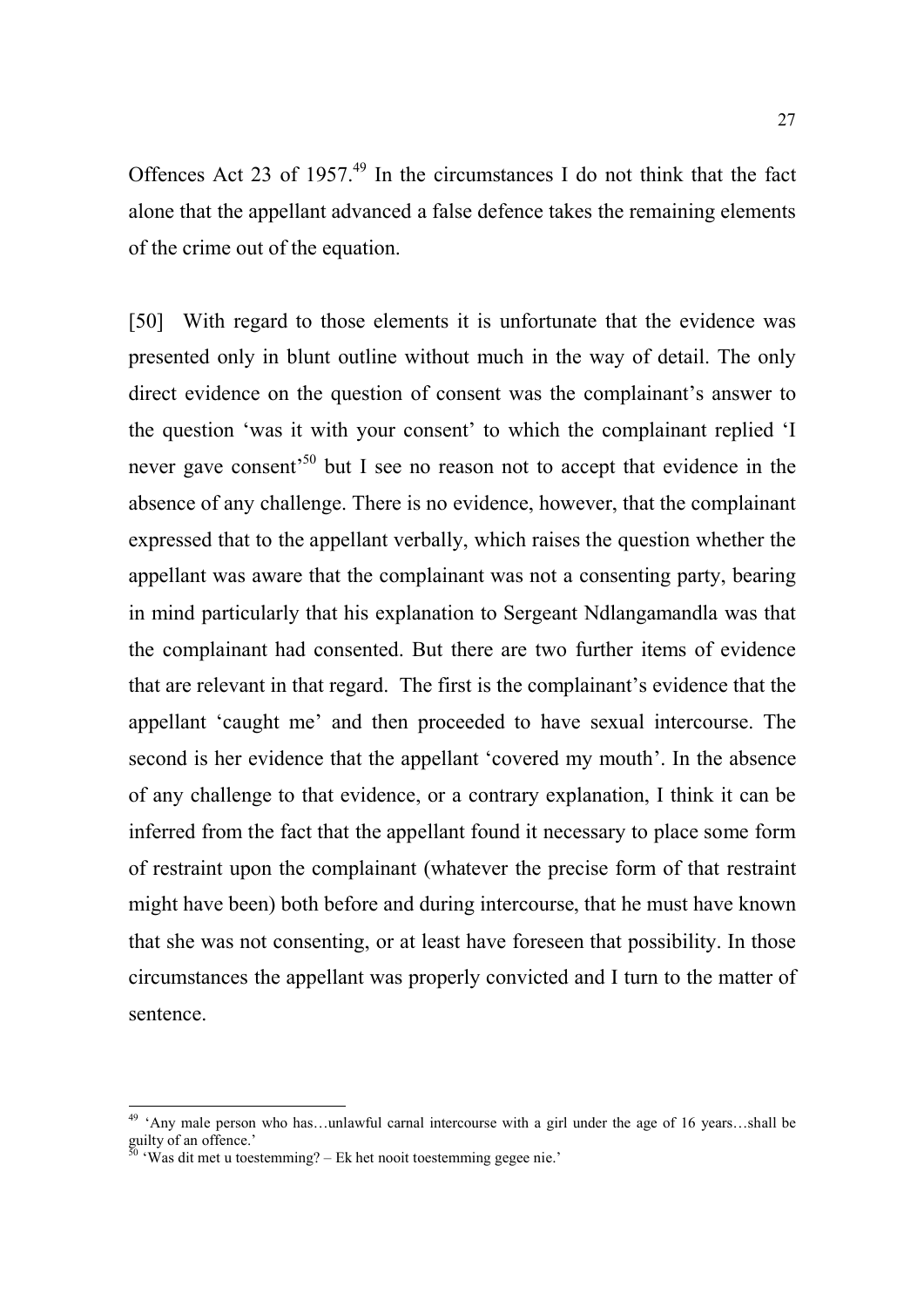[51] *Malgas* made it clear that the Act signaled that it was not to be 'business as usual' when sentencing for the commission of the specified crimes. That it has indeed not been 'business as usual' is reflected in the dramatic change in the profile of the prison population since the Act took effect. Published figures indicate that the number of prisoners serving sentences of imprisonment between ten and fifteen years increased almost three times from 1998 to  $2008$ <sup>51</sup>. Those serving sentences of life imprisonment increased over nine times.<sup>52</sup> As for the crime of rape Parliament was told at the time the Act was introduced that for rape 'generally a sentence of three or four years would be imposed, or six to ten years in very serious cases'.<sup>53</sup> That is consistent with my own experience of cases that came before the high courts on appeal at that time. Naturally I am not aware of all the cases in which sentences have been passed but my firm impression from cases that come before this court is that if there are still sentences falling within that range it would be most unusual. I think it is fair to say that sentences from ten to twenty years are now common and life imprisonment is by no means rare.

[52] We were referred to sentences that have been imposed or confirmed in various cases that have come before this court. While I have read those decisions I do not think any purpose would be served by examining them in this judgment. It is sufficient to say that I do not think any relevant principles of law emerges from those cases that must guide us in our decision.

<sup>51</sup> Chris Giffard and Lukas Muntingh *The Effect of Sentencing on the Size of the South African Prison Population* (Open Society Foundation for South Africa) for 1998 figures and website of the Department of Correctional Services for 2008 figures.

<sup>52</sup> Sources above.

 $53$  Reference above, column 6089.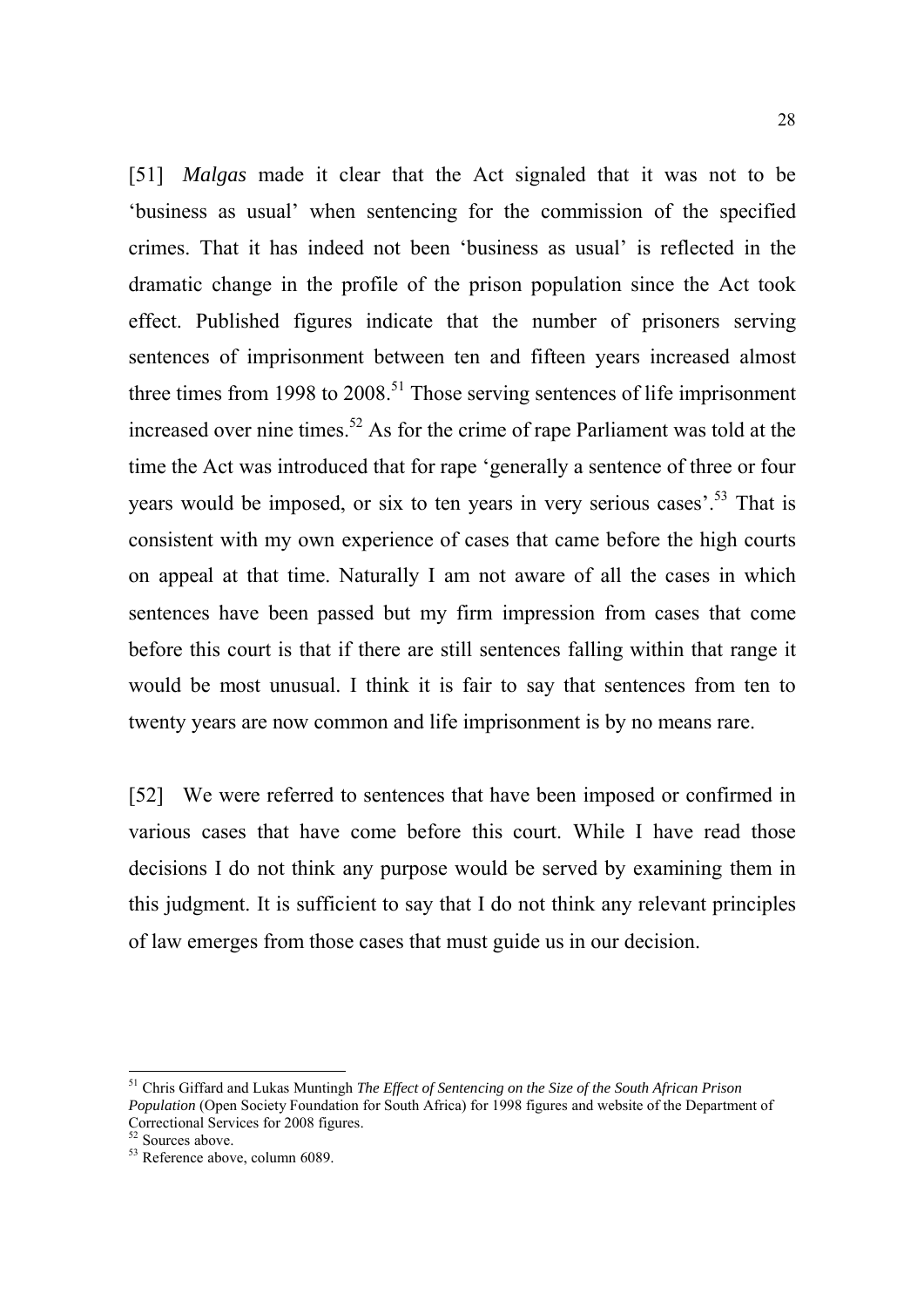[53] In a case of this kind the objective features of the crime come to the fore in determining a proper sentence. The fact alone that the complainant was under 16 is considered by the legislature to warrant what might otherwise have been a sentence of 10 years' imprisonment being increased to the most severe punishment that our law knows. The legislature considered that to be warranted also in each of the other circumstances that I referred to earlier.

[54] That each of those circumstances is indeed an aggravating factor is beyond question. But if the presence of any one of those circumstances is indeed so aggravating as to have that profound effect then on the approach in *Malgas* their absence is also capable of lessening the culpability of the offender and that was accepted by all counsel who appeared before us. I should not be understood to mean that the absence of any one or more of the various aggravating features specified in the Act necessarily justifies a departure from the prescribed sentence for that would suggest that the maximum sentence is reserved for only extreme cases. That was not so prior to the Act and it is not the case now. There comes a stage at which the maximum sentence is proportionate to an offence and the fact that the same sentence will be attracted by an even greater horror means only that the law can offer nothing more. Whether, and if so to what extent, the absence of other aggravating circumstances might diminish the offender's culpability will naturally depend upon the particular circumstances. That their absence might have that effect is merely affirmation of the recurrent theme in *Malgas* that of the factors traditionally taken into account in sentencing 'none is excluded at the outset from consideration in the sentencing process.'54

<sup>54</sup> Para 25 at F.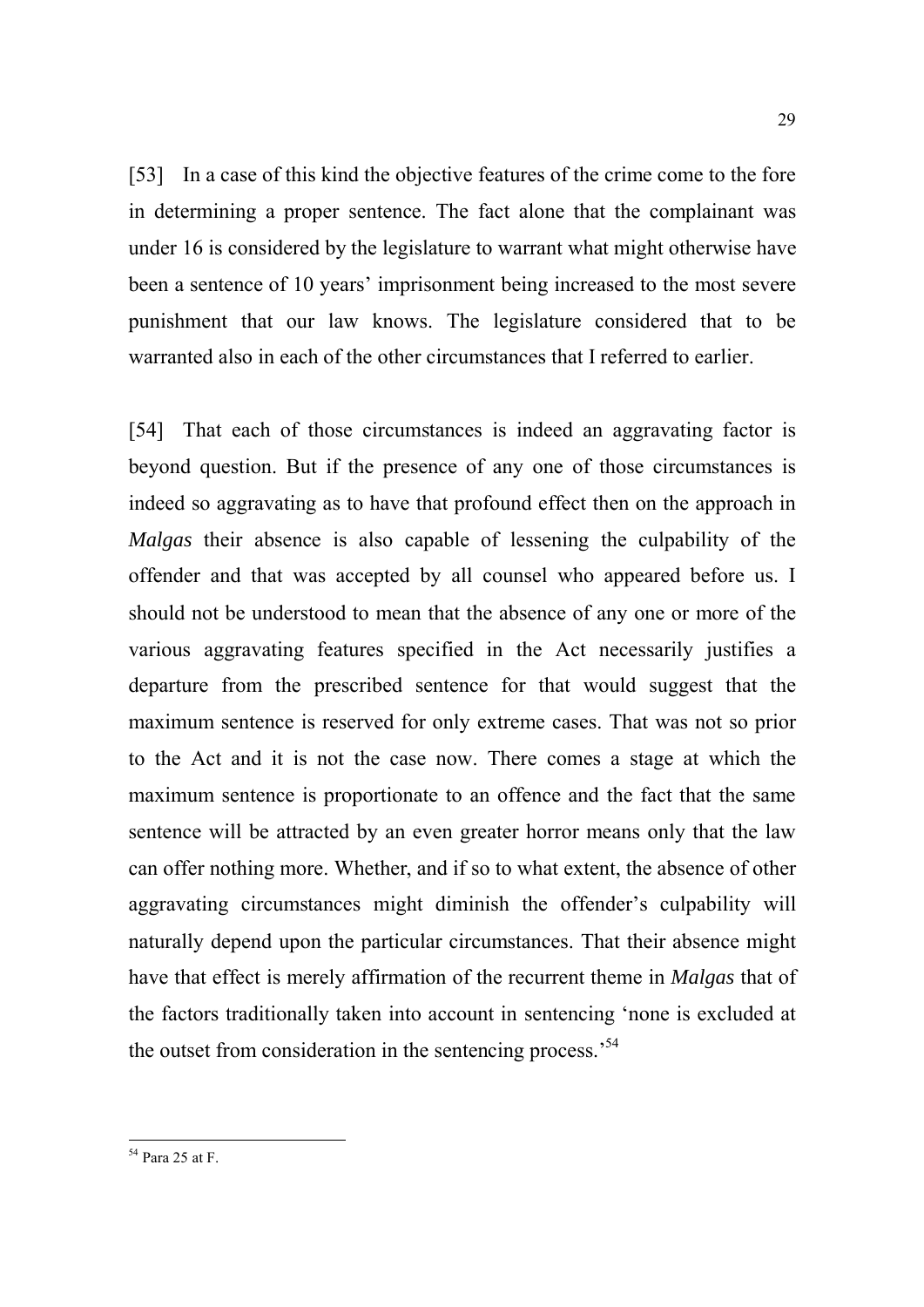[55] I have given a full account earlier in this judgment of the material facts that emerge from the record and will only highlight some of them in weighing whether the maximum sentence will indeed be proportionate in this case. In this case there was no extraneous violence and no physical injury was caused other than physical injury inherent in the offence. There was also no threat of extraneous violence of any kind. The appellant at least minimized the risk of pregnancy and the transmission of disease by using a condom. The complainant's evidence that she was raped twice is curious bearing in mind that the appellant was charged with only one count. Once more the evidence on that issue is scant and in the absence of evidence to the contrary I think we are bound to accept that if two acts indeed occurred they might have been so closely linked as to amount in substance to the continuation of a single event and ought not to be given undue weight. Indeed, all who are concerned in this case placed no weight on that aspect of the evidence.

[56] In this case there is very little upon which to measure the emotional impact of the offence upon the complainant. It would not be possible to encapsulate in this judgment the range of emotional responses that rape might evoke as it is described in the considerable literature on the topic and I make no attempt to do so. It is sufficient to say that it is evident from the literature that emotional distress and damage that accompanies rape might be extensive even if it is not manifested overtly and even more is that so in the case of young girls. What also needs to be borne in mind is that the literature shows that emotional responses vary as is demonstrated by a revealing empirical study of the impact of violence (including sexual violence) against women in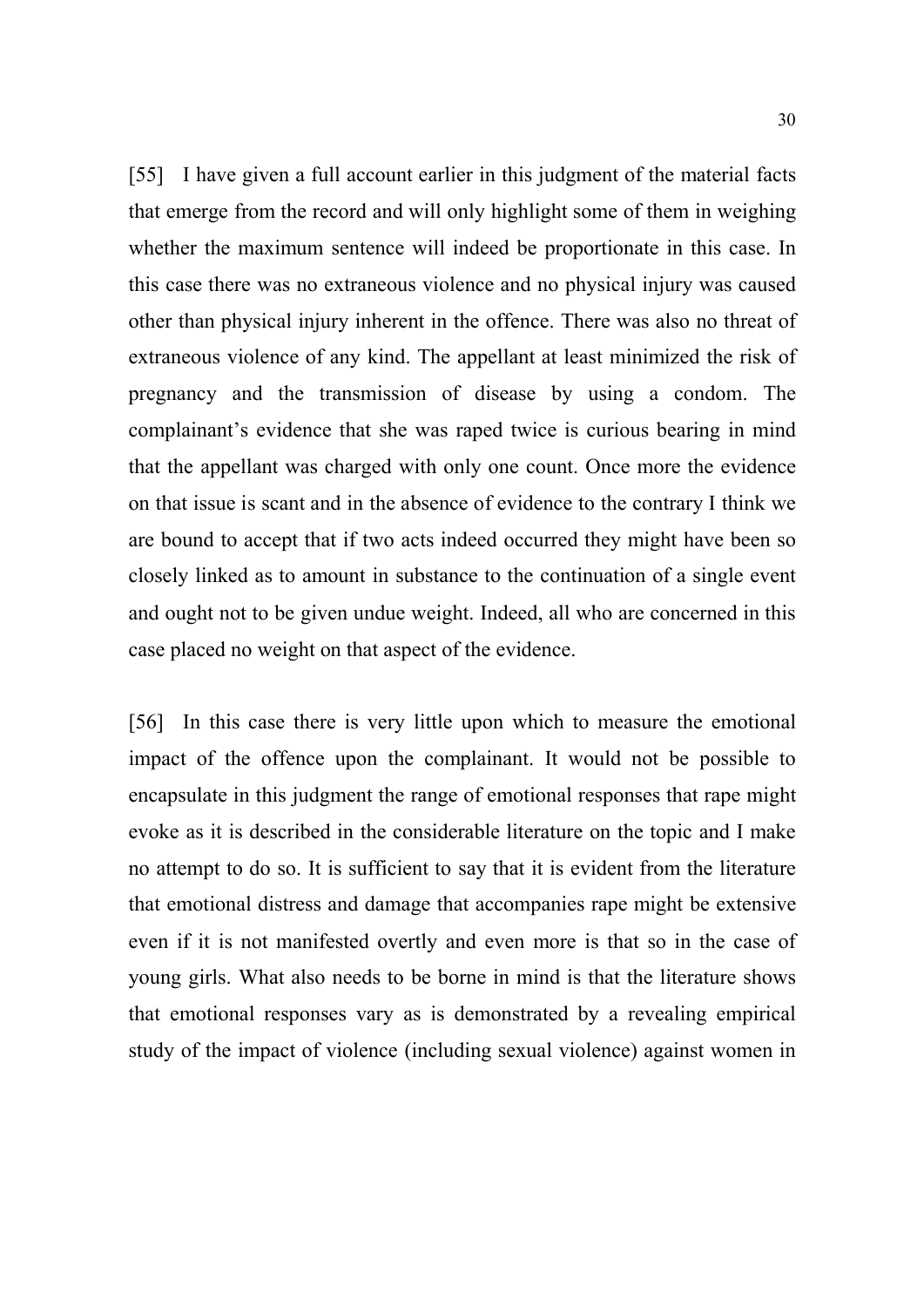the metropolitan areas of this country.<sup>55</sup> But while a court must inform itself sufficiently to be alive to the range of possibilities that present themselves in such cases ultimately it must assess the particular individual that is before it and not a statistical sample.

[57] It is most unfortunate that no attempt was made before the trial to establish the complainant's intellectual capacity and other aspects of her background in view of the history that she related to the district surgeon for that might have cast further light on the emotional impact of the crime. I have pointed out that the evidence is not sufficient for any meaningful assessment of the complainant's intellectual capacity and on the evidence it is possible to say no more than that there is some indication that it is limited. What we have before us in assessing the emotional impact of the crime upon the complainant is that after the event the complainant felt herself able to await the appellant's return and to be in his company once more while he drove her home and became exasperated when he did not return. No doubt she was in tears when being questioned by Mr Nkosi but it is difficult to assess the degree to which that was attributable to being questioned persistently by a stranger and the degree to which it is to be attributed to the crime. When she was examined by the district surgeon a little later he observed no signs of distress. I think it must be accepted that no woman, and least of all a child, would be left unscathed by sexual assault, and that in this case the complainant must indeed have been traumatized, but the evidence does not reveal anything more specific than that. I might add that if the complainant was indeed prone to epileptic seizures in one form or another I do not think that can be said to be

<sup>&</sup>lt;sup>55</sup> Sandra Bollen, Lillian Artz, Lisa Vetten and Antoinette Louw: 'Violence Against Women in Metropolitan South Africa: a study on impact and service delivery' Institute for Security Studies (1999) Monograph 41.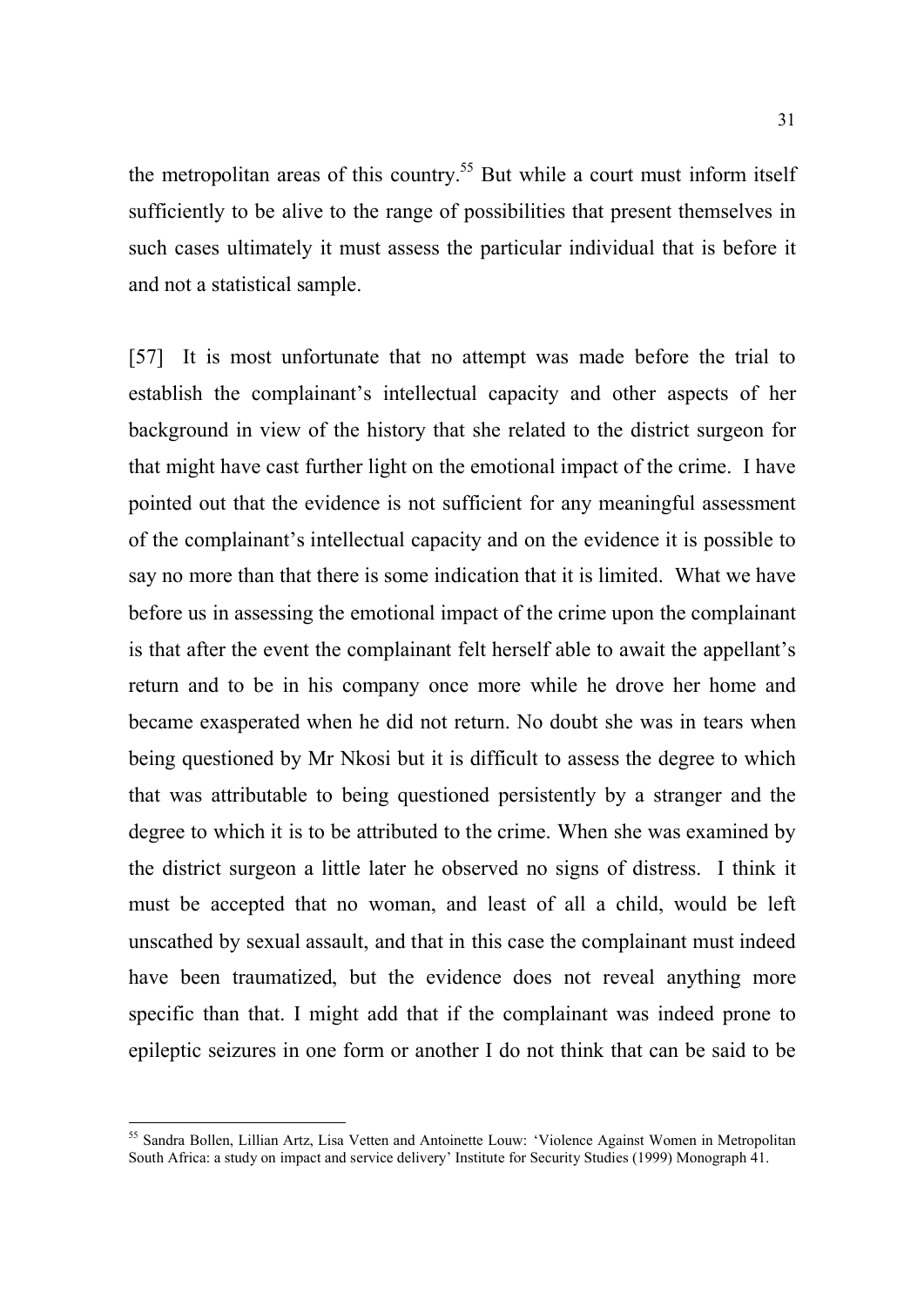an aggravating feature because there is no indication that any such seizure played any role in this case.

[58] The personal circumstances of the appellant, so far as they are disclosed in the evidence, have been set out earlier. In cases of serious crime the personal circumstances of the offender, by themselves, will necessarily recede into the background. Once it becomes clear that the crime is deserving of a substantial period of imprisonment the questions whether the accused is married or single, whether he has two children or three, whether or not he is in employment, are in themselves largely immaterial to what that period should be, and those seem to me to be the kind of 'flimsy' grounds that *Malgas* said should be avoided. But they are nonetheless relevant in another respect. A material consideration is whether the accused can be expected to offend again. While that can never be confidently predicted his or her circumstances might assist in making at least some assessment. In this case the appellant had reached the age of 30 without any serious brushes with the law. His stable employment and apparently stable family circumstances are not indicative of an inherently lawless character.

[59] When viewed as a whole the only material feature that the evidence discloses as having aggravated what is inherently a serious crime was the complainant's age. Bearing in mind where the complainant's age fits in the range between infancy and 16 I do not think that her age by itself justifies what would otherwise have been a sentence of 10 years imprisonment being raised to the maximum sentence permitted by law. A substantial sentence of 15 years' imprisonment seems to me to be sufficient to bring home to the appellant the gravity of his offence and to exact sufficient retribution for his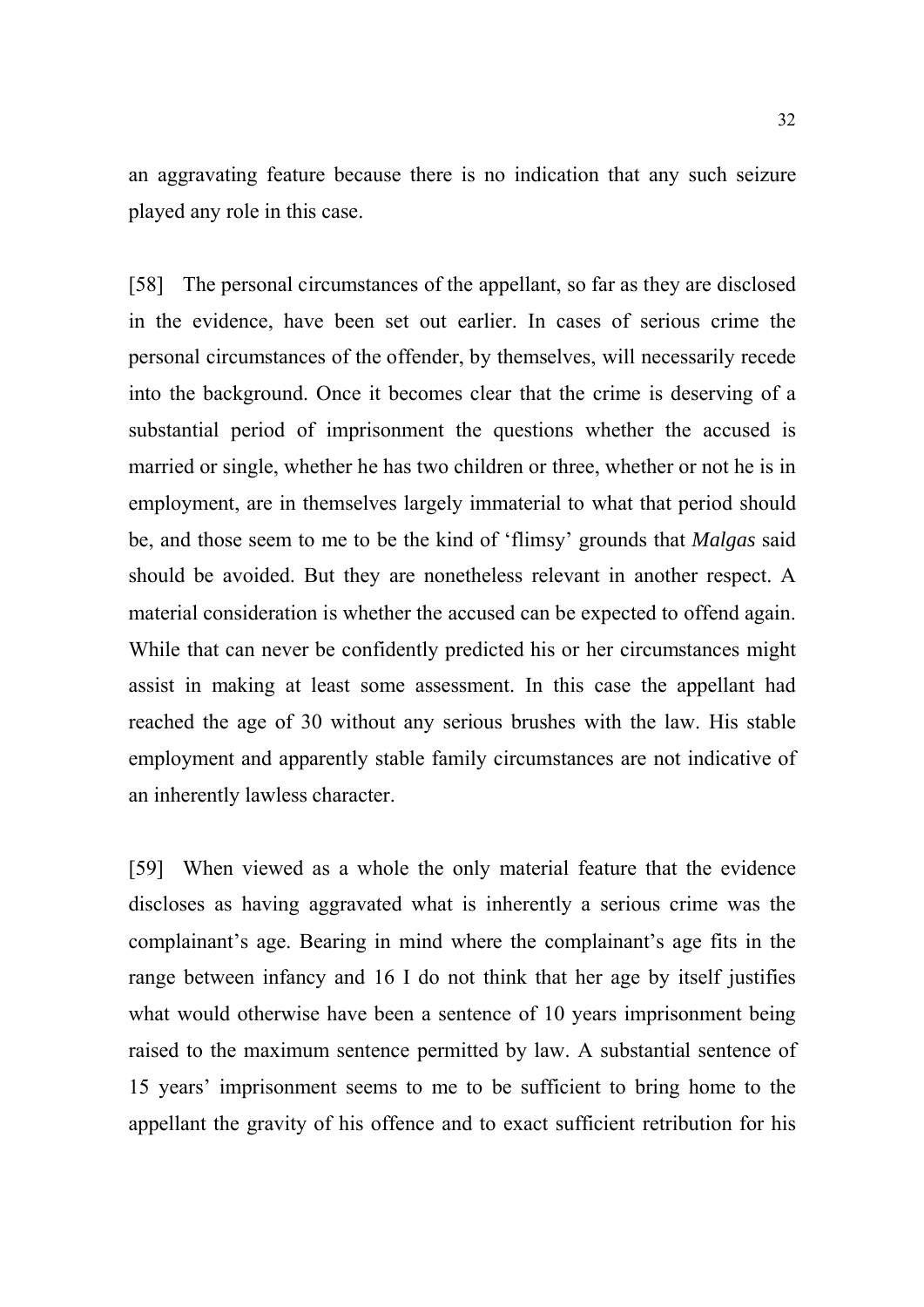crime. To make him pay for it with the remainder of his life would seem to me to be grossly disproportionate.

[60] There is one further consideration that must be brought to account. The appellant was arrested on the day the offence was committed and has been incarcerated ever since. At the time he was sentenced he had accordingly been imprisoned for just over two years.<sup>56</sup> While good reason might exist for denying bail to a person who is charged with a serious crime it seems to me that if he or she is not promptly brought to trial it would be most unjust if the period of imprisonment while awaiting trial is not then brought to account in any custodial sentence that is imposed. In the circumstances I intend ordering that the sentence – which for purposes of considering parole is a sentence of fifteen years' imprisonment commencing on the date that the appellant was sentenced – is to expire two years earlier than would ordinarily have been the case.

[61] The appeal against sentence is upheld. The sentence imposed upon the appellant is set aside and the following sentence is substituted:

'The accused is sentenced to fifteen years' imprisonment from which two years are to be deducted when calculating the date upon which the sentence is to expire.'

> R.W. NUGENT JUDGE OF APPEAL

 $56$  The appellant was taken into custody on 17 September 1999 and sentenced on 8 October 2001.